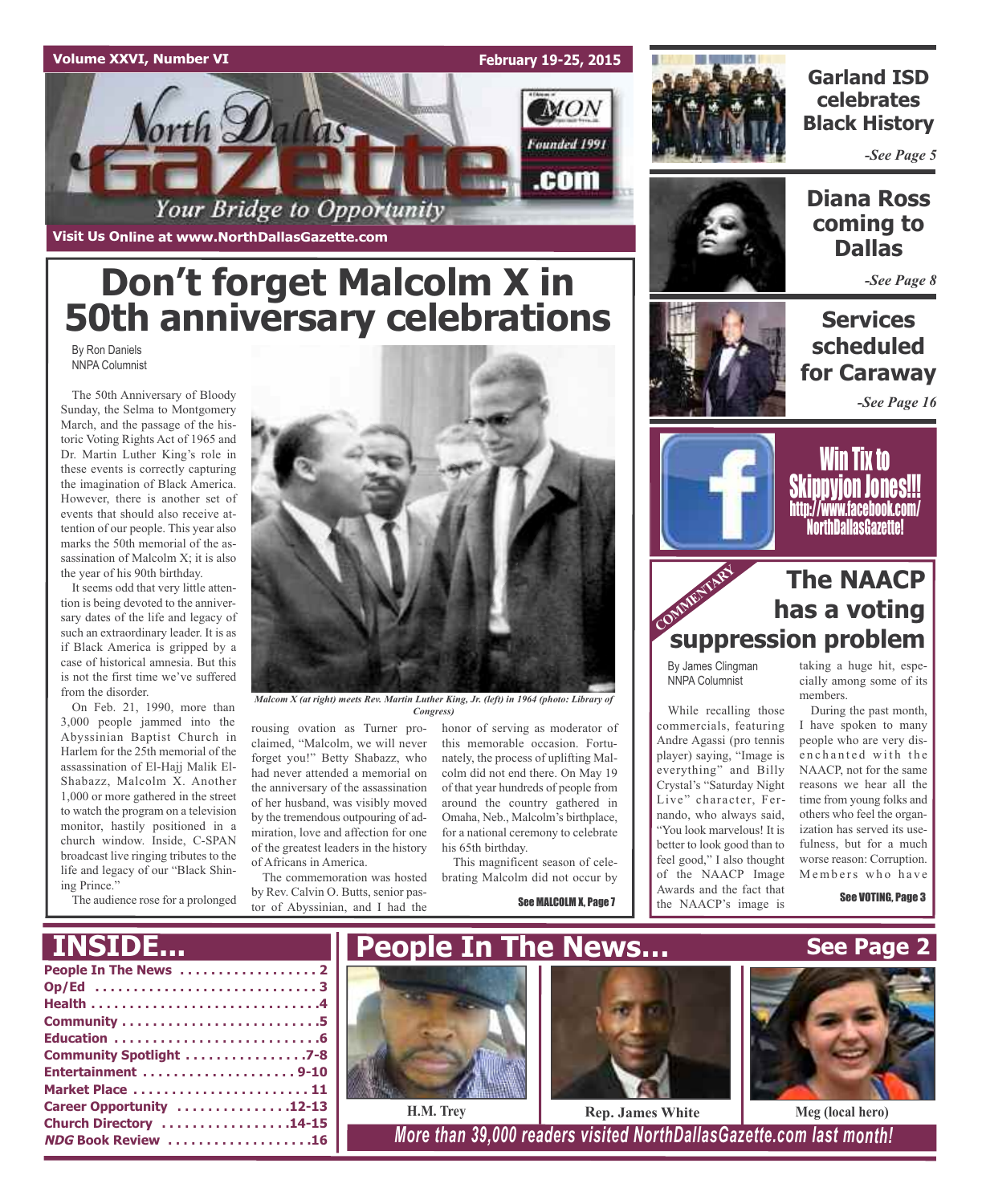## **People in the News www.NorthDallasGazette.com**

# **H.M. Trey**

H. M. Trey was born in Statesville, NC and currently resides in Charlotte, NC. He earned his B.A. in Exercise and Sports Science from The University of North Carolina at Chapel Hill, and his M.B.A. and M.P.A. from Strayer University. Most of his professional career has been spent in the Human Services Field. H. M. Trey has a love for working with kids in the community and being a mentor. H. M. Trey was a part owner of a non-profit organization called



ering the Lives of our Future (S.E.L.F., Inc.), which had mentoring, tutoring, and sports programs.

Trey has been writing poetry for many years and has

a passion to write, whether it is poetry, music lyrics, or novels. H. M. Trey is a contemporary fiction author and has had two novels published, with a third novel to be published sometime in 2015. In 2008, he set out to write his first novel, with a desire to ultimately become a full-time writer. His debut novel, The Wedding Man, was released in September of 2012. In 2014 H. M. Trey signed as an author with Peace in the Storm Publishing. H. M. Trey's sophomore novel, Window to the Soul of a man, released October 2014 was his first novel released

under Peace in the Storm Publishing. H. M. Trey is currently finishing up work with his third novel, She Will Be Loved. In 2015 H. M. Trey will release She Will Be Loved along with a piece in a nonfictional anthology and H. M. Trey's first short story.

He lives by what he calls a 3-D Mindset – Determination, Desire, and Drive. With this mindset H.M. Trey is seeking to be that author that is not just known for his writing talents but also for his canny ability to bring his novels to life through the vividness from which he writes. H. M.

Trey is quoted as saying, "Writing is an expression of what's in your soul. It's an art form that allows you to paint pictures with the use of words. The beauty of it is that every soul is different so you are able to enjoy many painted pictures from a diverse array of souls through the act of word play. I find joy in writing, whether it is poetry or novel, for it provides me the perfect platform for self-expression."

Trey's new book Window to the Soul of a Man goes where others don't dare because it discusses the things men don't talk about...the

matters of the heart. Being able to truly see into the soul of a man and understand the deep-rooted emotions that he hides from the rest of the world can be an impossible feat to accomplish. It takes a very special eye to see through the shadowed window to a man's soul. This is no different as it pertained to Trevor Alexander. He enjoys the life of a smooth talking bachelor who could come and go as he pleases...or so he thinks.

Connect with H. M. Trey at Peace in the Storm Publishing (http://www.peaceinthestormpublishing.com).

# **Rep. James White**

Attorney Allan Parker of the Justice Foundation in San Antonio, Texas and the Reverend Kyev Tatum with the Southern Christian Leadership Conference in Fort Worth, Texas have joined forces to launch the Black Education Summit of Texas at the State Capitol on March 23 in a joint effort to highlight the need for unlimited educational options for all of Texas School Children, especially for young black males who show no record of academic success in public schools across Texas and the nation.

"It's time to shut the



school to prison pipeline down in Texas and with the Southern Christian Leadership Conference (SCLC) as the voice of freedom and the Justice Foundation the voice of Justice for All, together, we can shut it

down." Reverend Kyev Tatum, president of the Southern Christian Leadership Conference in Fort Worth.

This week Texas Representative James White for District 19 was announced as the keynote speaker at the Summit. Rep. White Tyler, Hardin, Polk and Jasper and Newton. He recently was appointed to serve on the Juvenile Justice and Family Issues Committee.

Rep. White shared, "I am deeply honored to be entrusted with such a position, and with it, the opportunity to impact families and youth. The Family is one of God's ordained institutions and the first level of government in our communities. Families are also the best economic development program. Strong families nurture strong children. Children from strong families have a better opportunity to have higher levels of academic achievement. Strong families contribute to having economically prosperous communities."

"We can end the school to prison pipeline by creating unlimited educational options in Texas. The data over the last 20 years show clearly that our public school districts are unable to educate all children, especially our Young Black Males who have shown no record of academic success over the last 10 years, which mean they can not read on grade level. It's time to shut it down. It's time to give the Mothers the Money to Choose Where they send their kids to school," Tatum shared.

According to research conducted by Dr. Ifeoma Amah at the University of Texas at Arlington, Although the U.S. Black population in Texas has only increased from 11.5 percent (2,404, 566) in 2000 to 12.2 percent (2, 979,598) by 2011 (U.S. Census, 2012a; 2012b), Texas educates the largest number of African American students at the K-12 level in the nation.

Texas A&M University and the Texas Health and Human Services Commission Center for the Elimination of Disproportionality and Disparities' research shows Texas public school districts have systemically failed to educate Black children. Sadly, 83 percent of Black boys "have been" put out of class for a behavioral infraction, two-thirds are ill prepared for live after high school, which means they can not read on grade level and they show no Record of Academic Success.

# **Meg (local hero)**

Diagnosed with ulcerative colitis, 16-year-old Meg is serving as an inspiration to a group of DFWarea residents training for the July 19 Napa-to-Sonoma Wine Country Half Marathon with the Crohn's & Colitis Foundation's program, Team Challenge (www.ccteamchallenge.org). Novice and expert athletes in DFW, which will be trained to run or walk by professional coaches for 16 weeks beginning at the end of March, are also fundraising for the Foundation to raise awareness of and funds for the 1.4 million Americans suffering from Crohn's disease and ulcerative colitis, chronic and



painful digestive diseases for which there is no cure. Individuals who are interested in an experience of a lifetime while raising funds for Crohn's disease and ulcerative colitis patients can attend an information meeting in March.

Before the age of 6, Meg loved ballet, soccer and was great at karate. However, the diagnosis of ulcerative colitis explained her difficulty feeding, extreme weakness, upset stomach, abdominal cramps and passing blood. She went from very athletic to very sick almost overnight. Medications like prednisone left her moon faced and with joint pain that made it difficult to get out of bed. By the age of 9 she had already endured several colonoscopies.

At age 14 she thought that she would have her entire colon removed to improve her disease. However, CT scans showed that not only her colon, but also her small bowel were diseased and thickened indicating Crohn's disease and eliminating her as a candidate for

this type of surgery.

Meg states "The truth is Ulcerative Colitis & Crohn's disease are lifelong and debilitating. It changes your life and your ability to be like others. It involves constant restroom trips, needing days off, and being exhausted when you try to keep up with "normal" daily activities." She now takes 9 medicines for breakfast and is getting ready to go back on prednisone and injectable biologicals because her disease is still not in remission.

However, she does not want people to feel sorry for her and has chosen to speak in public for others like her. She is making an impact fighting and sharing her

See MEG, Page 6

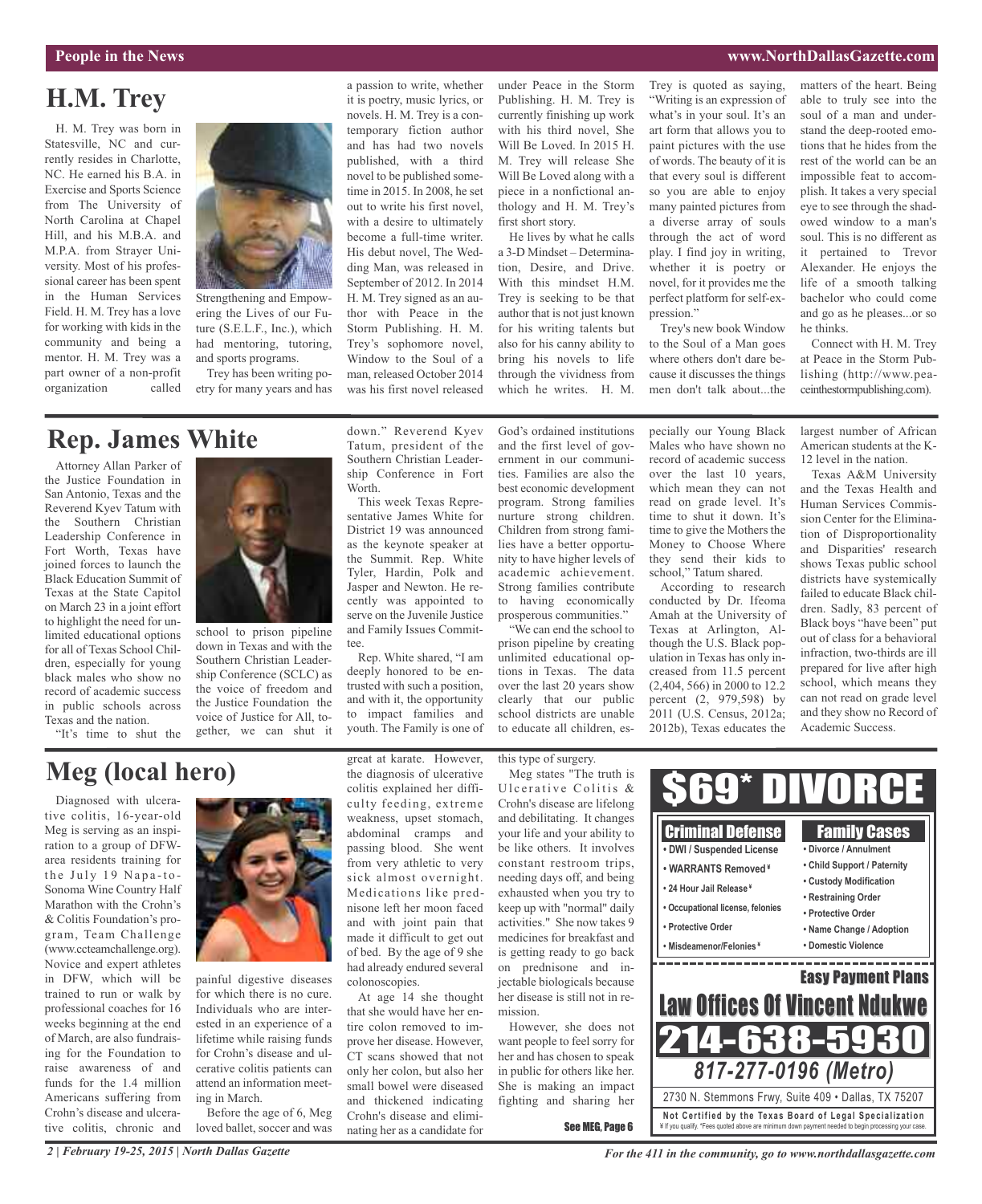## **www.NorthDallasGazette.com Op-Ed**



*unsolicited material and reserves the right to edit and make appropriate revisions.*

## *"Do what you say you are going to do ... when you say you are going to do it."*

**Publisher's Office:** publisher@northdallasgazette.com

**Sales Department:** marketing@northdallasgazette.com

### **Editorial Department:**

editor@northdallasgazette.com

## **Online:**

www.NorthDallasGazette.com www.twitter.com/NDGEditor www.facebook.com/NorthDallasGazette www.pinterest.com/NDallasGazette

# STAFF

**Chairman Emeritus** *Jim Bochum 1933 – 2009*

**Published By** *Minority Opportunity News, Inc.*

> **Web Master** *Todd Jones*

**Special Projects Manager** *Edward Dewayne "Preacher Boy" Gibson, Jr. James C. Allen*

**Community Marketing** *Nina Garcia*

**Religious/ Marketing Editor** *Shirley Demus Tarpley*

## **Advisory Board:**

*John Dudley Myrtle Hightower Fred Moses Annie Dickson Cecil Starks Willie Wattley Coty Rodriguez-Anderson B. J. Williams Denise Upchurch Barbara Simpkins, ADVISORY BOARD SECRETARY*

**VP of Digital Marketing and Entertainment** *Jessica Brewer*

**Editor** *Ruth Ferguson*

**Contributing Writers** *Jackie Hardy Ivy N. McQuain Terri Schlichenmeyer Nicole Scott Tamarind Phinisee*

#### **Editorial Writers** *Ivy N. McQuain Ruth Ferguson Nicole Scott*

**Production** *David Wilfong*

## **Advisory Board Committees:**

*Public Relations Planning and Implementation* Cecil Starks, CHAIRPERSON

*Business Growth Referral* John Dudley, CHAIRPERSON

*Program Policy Development* Annie Dickson, CHAIRPERS

*Quality Assurance* Myrtle Hightower, CHAIRPERSON Coty Rodriguez

**A different standard for black girls**

recruits more lifesavers, still more drowning people float past them. Eventually, someone thinks to go upstream to find out what was causing so many people to be pulled into the river. More recently this fable has been used as a metaphor for

in an effort to get Americans to look upstream to see the sources of the problem; and to query why so many of the failing students are

If we think of those upstream determinants as structural barriers, what happens when girls of color are pushed out of educational systems that are sup-

people of color.

By LeConté J. Dill NNPA Guest Columnist

Nearly 40 years ago, a metaphor or fable, if you will, about "upstreamdownstream" was created by healthcare practitioners to better explain and argue for the value of preventative health care measures. The fable describes a group of community members standing near a river who witness someone drowning. Some of the community members jump into the water and pull the person to the shore. As soon as they do so, they try to resuscitate her.

Then, another drowning person floats down the river; and as the community

# **VOTING,** continued from Page <sup>1</sup>

worked tirelessly within their local branches for years are now speaking out about how the venerable organization is destroying its image by allowing, participating in, and turning a blind eye to member voter suppression, fixing local elections, and lack of accountability of funds. I don't think that's the image desired by most NAACP members.

To borrow the most overused word in the Obama administration's lexicon, let me be "clear." I am not on a mission to destroy the NAACP. The only administrator I have ever had contact with is Gill Ford, who presides like a dictator over the local branches. In fact, I admire Brother Detrick Muhammad and the work he does on economic development; I appreciate Hilary Shelton for his involvement in a variety of pressing issues, especially his outspoken participation at Ron Daniels' panel discussion in D.C. last year.

I do have concerns about the organization's direction and never ending solicitation of donations from members, in light of the \$46 million Ben Jealous said he left in the NAACP coffers

when he resigned. Moreover, as I reflect on the countless number of volunteer hours I worked for the NAACP, I believe I have the right – and the obligation – to voice my criticism and call for change within. I use this external forum because they refuse to respond internally.

The image of the NAACP is tarnished, mainly because it offers tepid responses to crisis-level issues; in addition, it has left a "trail of tears" across this country at local branches, via the corrupt and downright dictatorial practices of Gill Ford, a person the national office protects, if not collaborates with. The NAACP image portrays strength and resolve, courage and confidence, integrity and respect for its membership; but some of its national personnel are the complete opposite of that portrayal.

Getting a response from folks at the national office, by email, letter, phone call, or carrier pigeon is tantamount to trying to break into the CIA. Having written, called, and sent emails on many occasions, I can personally attest to that fact. And don't dare to call it out; that road usually leads to

posed to support them? How can a path be cleared for them that serves as a bridge to economic stability, and optimal life outcomes? In a new report, Black Girls Matter: Pushed Out, Over-policed and Underprotected the African American Policy Forum examines these concerns in New York City and Boston. The report breaks down data by race and gender, and its findings are disturbing. In New York, for instance, in the 2011-2012 school year, Black girls were disciplined 10 times more often than White girls. In fact, in some settings Black girls were found to face a greater racialized risk of unjust

Therefore, the conclusion I have drawn is that image means more to the NAACP than its local members, who are just pawns that are used and disposed of at the whim of Gill Ford. Many have been expelled from the NAACP when they disclose wrongdoing, point out corruption, and reveal financial inconsistencies or just outright violations of the law. If members persist in their righteous attempts at internal justice, retaliation is sure and swift. The mistreatment of local members is shameful and disrespect-

It is ironic and perplexing that an organization that hands out "Image Awards" does not qualify for one of its own awards. The NAACP had to put forth a great image, locally and nationally, for its National Convention to be held in Philadelphia this year, where local branch members have been and still are embroiled in a legal battle for disclosure of hundreds of thousands of dollars (Gill Ford did "his thing" there too). The economic impact on the city will be in the millions and the NAACP will reap handsome economic benefits as well—all based on a manufactured

nowhere.

 $f<sub>11</sub>$ 

punishment than Black boys.

Girls of color are often more harshly punished for non-violent offenses that educators have coded as "disruptive" and "disrespectful." They are sometimes punished for behavior that would be viewed as innocuous for boys. For instance, one girl interviewed for the report explained: "Some of the girls did have this sense of frustration, that there is a different standard for girls' behavior versus boys. So boys seem to just get more looking the other way, or more tolerance of even the exact same behavior."

#### See GIRLS Page 6

image. That must change, and it can only change from within.

Over the years I have written several articles that juxtapose issues like symbolism and substance, consciousness and capital, doing good and feeling good, power and principle, and leaders and pleaders, just to name a few. I have come to know that we settle for empty words, pretentiousness, and shallow images as it relates to our internal accountability. As Carter G. Woodson wrote in his timeless work, The Mis-Education of the Negro, Black people have a tendency to follow mis-leaders rather than authentic leaders. Right now, the NAACP is mis-leading our people, and is using its image to shroud the wrongdoing within its ranks. I trust they will clean it up before it's too late or, even worse, before they get caught with their hands in the proverbial cookie jar.

*Jim Clingman, founder of the Greater Cincinnati African American Chamber of Commerce, is the nation's most prolific writer on economic empowerment for Black people. He is an adjunct professor at the University of Cincinnati and can be reached through his Web site, blackonomics.com.*

For the 411 in the community, go to www.northdallasgazette.com February 19-25, 2015 | North Dallas Gazette | 3

*The North Dallas Gazette, formerly Minority Opportunity News, was founded in July 1991, by Mr.Jim Bochum and Mr.Thurman R. Jones. North Dallas Gazette is a wholly owned subsidairy of Minority Opportunity News, Inc.*



those lost in the midst of a failing educational system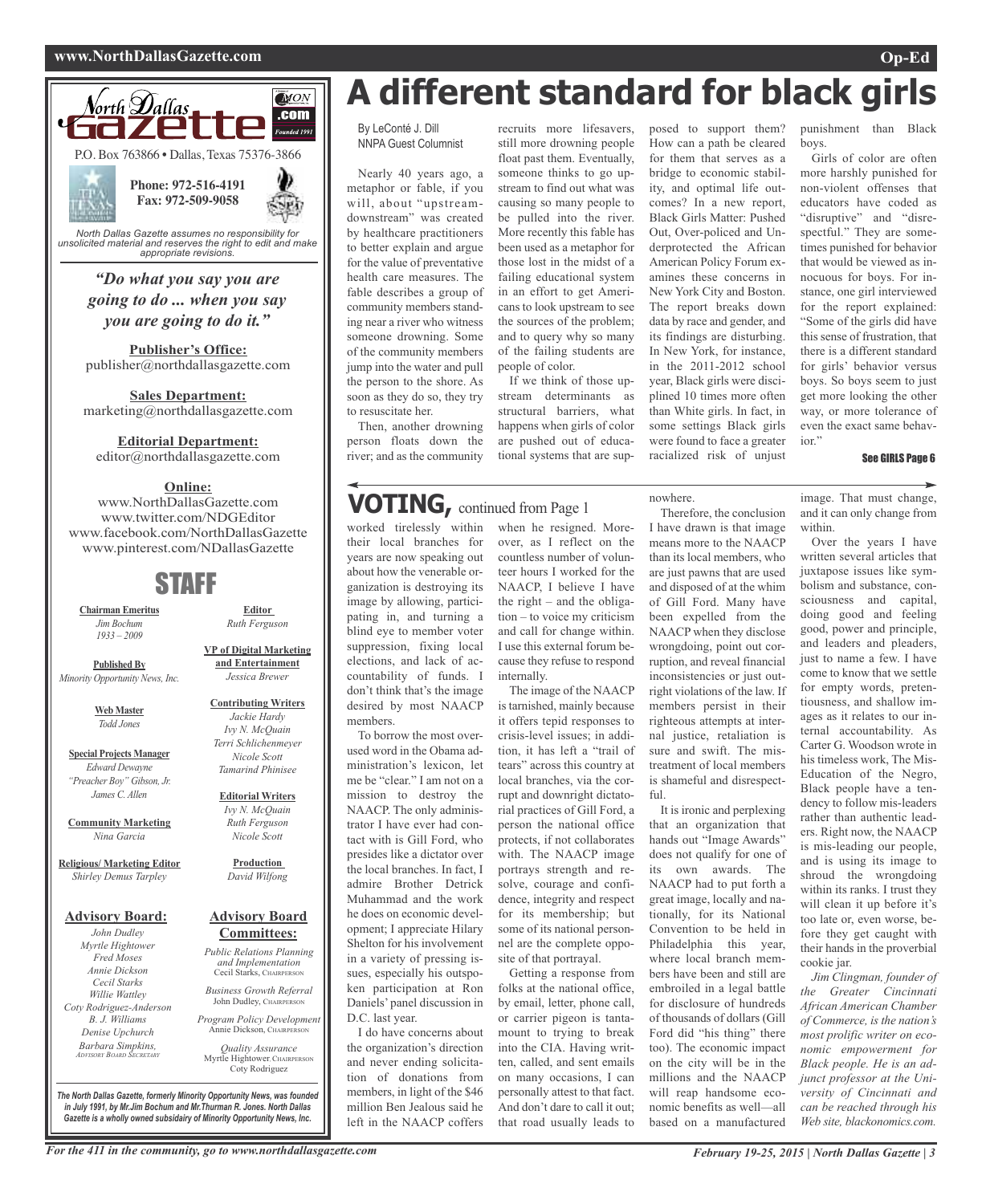# **Uninsured Texans have until Feb. 22 to enroll with new extension period**

*Announcement from HHS will allow any Texan who has started their coverage application but were delayed due to issues on the HealthCare.gov site, to finish the process.*

This week, the U.S. Department of Health and Human Services (HHS) announced that any uninsured Texan who started the enrollment process through the Health Insurance Marketplace but were unable to finish due to an issue with-HealthCare.gov or the enrollment hotline will have until February 22 to complete their application. This special enrollment period means Texans who are currently uninsured may still be able to select a plan that



will begin March 1, and give them the peace of mind that comes with knowing they are protected.

"This special enrollment period represents a major opportunity for uninsured Texans," said Mimi Garcia,

Get Covered America Texas State Director. "It is critical that everyone who started the enrollment process but was unable to finish it, act immediately to complete their enrollment by February 22. Get Covered Amer-

ica will continue reaching out to uninsured Texans who may qualify for this opportunity to answer their questions and encourage them to enroll if they are eligible."

In the coming week, the Get Covered America campaign will make 25,000 calls to consumers across the country who may be eligible to enroll during this special enrollment period offered by HHS. Those consumers will be offered appointments with in-person assisters who can help them complete the enrollment process. Consumers can also schedule appointments to get free expert assistance directly through the Get Covered Connector, which

has more than 13,000 appointments available over the next week before February 22.

Anyone who believes they may qualify to enroll during this special enrollment period can access the Health Insurance Marketplace online, over the phone, or through a free, inperson enrollment assister. Consumers qualify for this special enrollment period if they:

• tried to enroll in a health coverage plan by February 15 but didn't complete the application because of an issue with healthcare.gov or the Marketplace Call Center;

• or mailed a paper application for Marketplace coverage by February 15 and received a notice telling them they're still able to complete their enrollment.

Anyone who meets those criteria should act immediately to ensure they can complete the process. Consumers who fail to get insured run the risk of paying a fine and spending 2015 without the security of health coverage.

Anyone who started the process but was unable to finish can still meet with a free, in-person enrollment expert in their community. To find someone near you and schedule an appointment, visit the Get Covered Connector at www.getcoveredamerica.org/connector.

# **Many pregnant teens use alcohol and drugs, study finds**

AUSTIN — New research from The University of Texas at Austin suggests that many teenagers may not be getting the message about the risks of using alcohol and other drugs during pregnancy — but that having involved parents and being engaged academically can help.

The study, led by Assistant Professor Christopher Salas-Wright at UT Austin's School of Social Work and published in the Spring 2015 issue of Addictive Behaviors, examines the relationship between substance

use and teen pregnancy using a large, nationally representative sample.

Nearly 3 in 5 (59%) pregnant teens reported having used one or more substances in the previous 12 months, a rate that is nearly two times as great as that of nonpregnant teens (35%). Additionally, the study suggests that use of these substances continues during pregnancy for many teens, particularly younger ones. More than one third (34%) of all pregnant adolescents ages 12-14 reported having used one or more sub-

INJURED IN AN ACCIDEI

Let Us Get You The Help & Money You Deserve

stances during the previous 30 days. The substance use, however, decreases dramatically for all pregnant youths as they progress from the first into the second and third trimesters of pregnancy, according to the study. The most commonly used substance is alcohol (16%), followed closely by cannabis (14%), and finally other illicit drugs (5%).

"To our knowledge, this is the largest study to date on the relationship between substance use and teen pregnancy," Salas-Wright said. "Mothers' substance

use during pregnancy can have important consequences for the health and development of newborn babies. Despite efforts to prevent substance use among pregnant teens, our findings suggest that we still have a lot of work to do."

The study was co-authored with Michael G. Vaughn of Saint Louis University's School of Social Work and graduate students Jenny Ugalde and Jelena Todic of The University of Texas at Austin's School of



Celebrate **Black History Month 2015** 



**Film Screenings** Feb 18 & 24, Room H226

9:30 AM, 11 AM, 2 PM

# Speaker: **Chris Tomlinson** Feb 25, Room H200

11 AM - Speaker event 1 PM - Writing event

Social Work.

"We found that the odds of substance use were roughly 50 percent lower among pregnant teens reporting consistent parental support and limit-setting, as well as those who expressed strong positive feelings about going to school," Vaughn said.

The study used data from a large, nationally representative study of youths in the United States between 2002 and 2012. Their sample included 97,850 adolescent girls between the ages of 12

and 17. A total of 810 said that they were pregnant.

Researchers examined the prevalence of the use of a wide array of substances including alcohol, cannabis, cocaine/crack, methamphetamine and opiates among pregnant and nonpregnant youths during the previous 12 months. Additionally, they examined the prevalence of substance use among pregnant and nonpregnant teens during the previous 30 days, and across each trimester among the pregnant teens.



We Also Handle Criminal Defense & Wills and Probate

(214) 749-0040

Auto Accidents 18 Wheeler Wrecks

Slip & Fall

Gina Smith & Associates (214) 749-0040



Free Paisonal Injury

Consultation.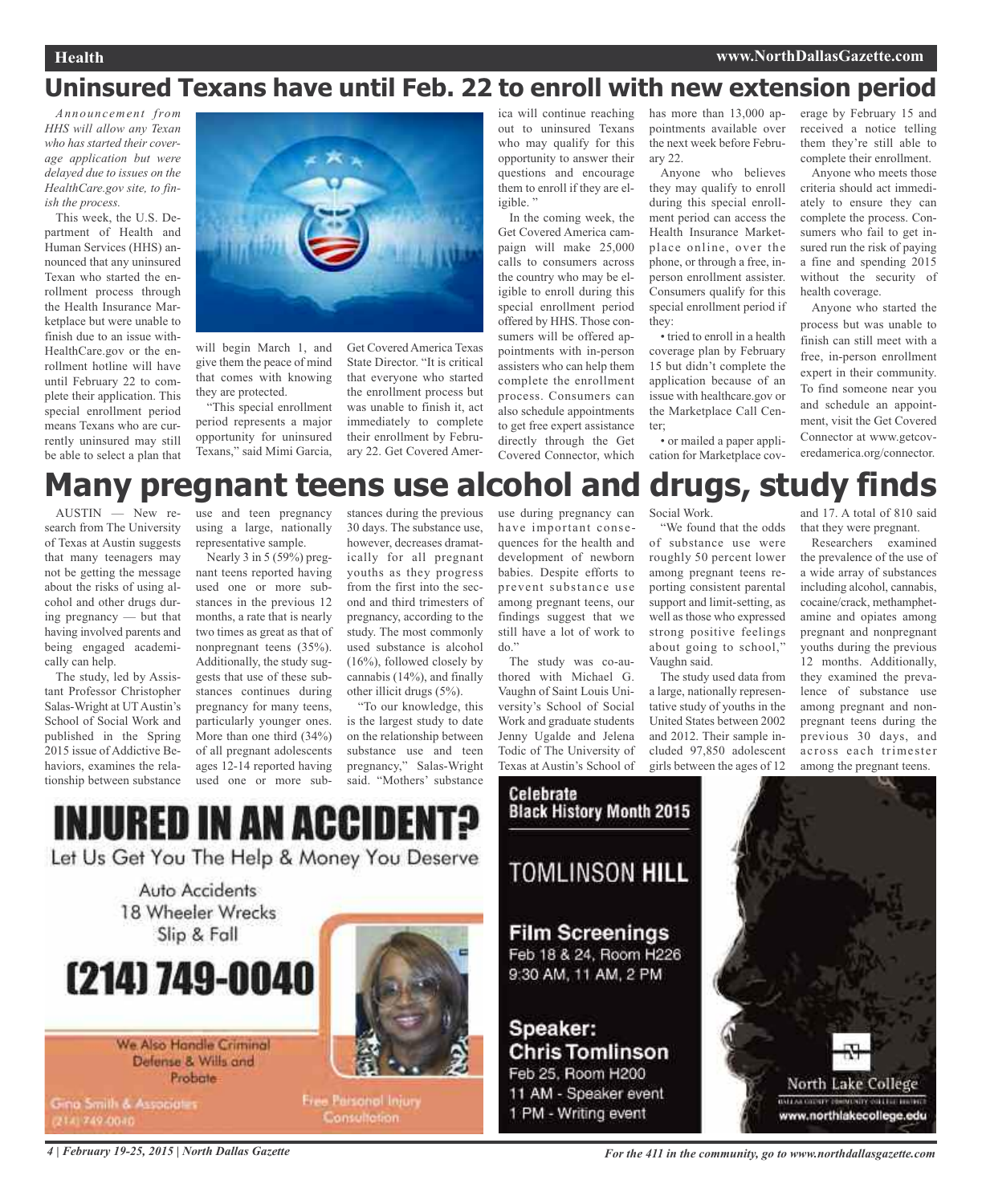# **'Ghosts of Denton' author to speak at North Texas Book Festival's annual awards dinner on April 10**

DENTON – North Texas Book Festival's guest speaker for this year's annual awards dinner is Shelly Cumbie Tucker, author of "Ghosts of Denton: The History of the Mysteries in a Small Texas Town." Book Trails Dinner is at 6 p.m. Friday, April 10, at Patterson-Appleton Center for the Visual Arts in Denton.

Tucker is known throughout Denton County as the tour director of Ghosts of Denton, haunted history tours. Her blog is at http://www.ghostsofdenton.com/the-book.html.

"Shelly is full of wonderfully chilling stories about Denton's haunted history," said Katherine Boyer, NTBF's treasurer. "We are

sure to be entertained."

The event also will include the announcement of NTBF Book Awards winners in several categories, as well as grant presentations to several area libraries and literacy programs.

Tickets are \$25 for NTBF members and \$30 for nonmembers. To attend, go to

tors.html or email charge. ntbf10@verizon.net.

Tucker and fellow authors also will sign books and speak at the 15th annual book festival 9 a.m. to 4 p.m. Saturday, April 11, at Patterson-Appleton Center for the Visual Arts, 400 E. Hickory St., in Denton. The

http://www.ntbf.org/fo event is open to the public, must be received by March r-authors-and-illustra-and there is no admission

Author tables are still available, and prices range from \$30 to \$70. For more information, go to http://www.ntbf.org/for-authors-and-illustrators.html. If authors want to appear in the festival's official program, registration materials 10; authors who miss the registration deadline will be accepted to the festival as long as space is available.

**Community News**

"Authors who attend both the awards dinner and the festival will have the opportunity to set up Friday night," Boyer said. "Those authors are NTBF's Trailblazers."

# **GISD commemorates African American History Month**

Students across Garland ISD are observing African American history through enlightening attractions and energetic programs this month. Back Elementary School kick started the celebrations with their African American sitcom-themed Step Team tour Feb. 4.

"We included shows that we—the coaches—watched when we were kids and incorporated little things we remembered in the program, like George Jefferson's strut," said Back second-grade teacher and coach Anjelica Turner. "The tour went well. The more shows they do, the more comfortable they will feel performing."

Now in its third year, the Back Elementary Step Team includes 18 third, fourth and fifth-graders. In addition to wowing the audience with rhythmic step routines, the group also entertained with dance numbers set to theme songs of popular sitcoms, such as "Good Times," "In Living

Color" and "The Fresh Prince of Bel-Air." The performance featured students sharing historical facts and uplifting messages, as well.

"We were very excited about starting this big tour this year. The kids loved it," said music teacher and coach Jean Metcalf. "This has been a fun ride." By the end of the day, the Step Team and their three coaches visited Shorehaven, Couch, Club Hill and Rowlett elementaries.

"With the tour, I wanted them to get the feel of being able to perform in front of people they do not know. So, if one day we perform in a competition setting, it is not nerve wracking," said coach and second-grade teacher Ebonee Torrens. "We have always shown them where this eventually ends up, and I hope one day to allow them to compete."

Although Back's Step Team tour is complete, other campuses will follow suit with festivities throughout February. The following schools will host events and activities later this month: Black History Museum at

Classical Center at Bran-

denburg: Feb. 20-27 Black History program featuring NAACP Garland Chapter President Ricky

McNeal at Handley Elementary School: Feb. 26, 6:30-8 p.m. The Yellow Brick Road

to Harlem Black History Celebration at Steadham Elementary School: Feb. 26, 6 p.m. and Feb. 27, 8:30 a.m.





Here's to the leaders that don't talk about dedication, they show it. To the people who constantly perform selfiess acts as they reach out, reach back and bring others along. We show our gratitude during Black History Month, but we applaud you everyday. Let's all be inspired to stey deeply rooted in spreading the love, 365 days a year. Find your motivation at 365Black.com.

**Official Alections with** 

**MIGHTARY** 



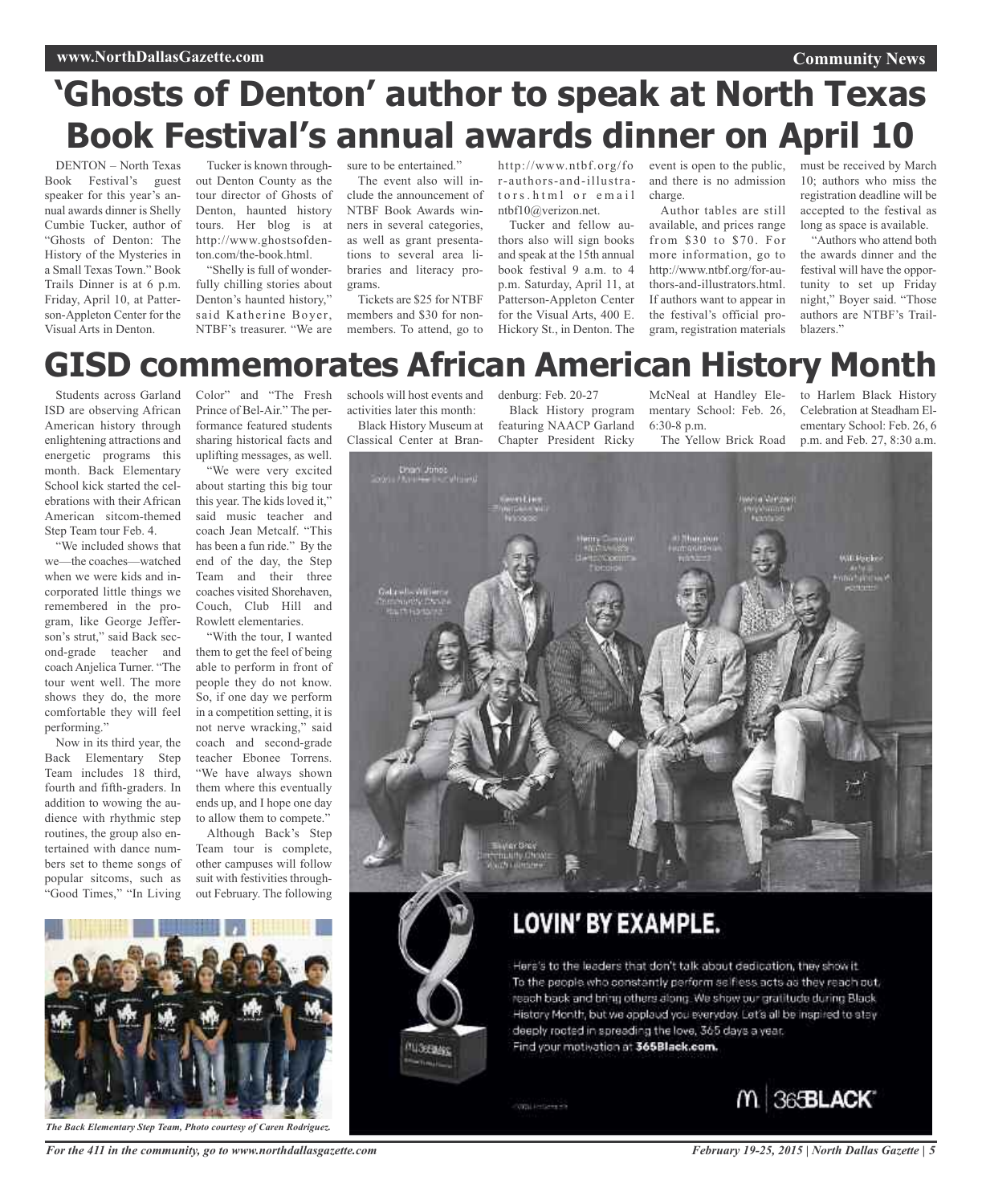# **Eastfield hosts town hall: 'Minority Males in America & Beyond'**

MESQUITE — Eastfield College students, faculty, staff and special guests will participate in a Campus Town Hall meeting on Wednesday, February 18, thataddresses the issue of minority males and authority and how to move forward after the recent Mike Brown shooting in Ferguson, Missouri. The panel discussion, which is part of the college's Black History Month celebration, will begin at 12:30 p.m. in G-101/102.

"I hope the panel discussion will encourage students to think critically about what happened in Ferguson," said Speech faculty member Courtney Brazile, advisor of the col-



lege's Men's Empowerment Club, which is hosting the Town Hall meeting. "As educators, we should encourage dialogue about these types of issues if we indeed want to help our students move forward in the most meaningful way."

The Town Hall panel will include attorney Russell Wilson of the Law Office of Russell Wilson; Eastfield College Criminal Justice professor Patrick Patterson, whospent 10 years in the U.S. Army/Air Force Military and Security Police

Criminal Investigation Division and worked for five years in federal security; Eastfield College Police Captain Timothy Ellington; motivational speaker and youth mentor Kivarris Rector; and Danielle Ayers, minister of social justice at the 12,000-member Friendship West Baptist Church in Dallas and a delegate of the Transatlantic Roundtable on Religion and Race. The moderator will be Brynndah Turnbo, Eastfield College's First Year Experience Coordinator.

Eastfield is also hosting other lectures, concerts and special events throughout February. The theme for the month is "Celebrating a Century of Black Life, History and Culture. Other upcoming events that will be held on the Mesquite campus are:

• 25th Annual African American Read-In, Feb. 24: The theme for this year's read-in is "Celebrating the Legacy of Dr. Maya Angelou. Selections of Angelou's works will be read by Eastfield students as well as faculty members Larissa Pierce, English; Katawna Caldwell, English; and Selena Stewart-Alexander, Developmental Reading & Writing/English at 11 a.m. in F-117. The Eastfield College Chorus will also perform.

• Historically Black Colleges and Universities Fair,

story and with the help of CCFA is working for a cure. Her mom did the Vegas half marathon with Team Challenge in 2013 and Meg finished her first half marathon in Dallas in December and was asked to be a local hero. Her friends and family have jumped into supporting fundraising for

**MEG,** continued from Page <sup>2</sup>

Feb. 25: A transfer fair featuring representatives from HBCU institutions will be held from 9 a.m.-1 p.m.

• Recital Series, Feb. 25: The soul and jazz group "Funky Knuckles" will perform in F-117 at 12:30 p.m.

• Art Slideshow and Giraud Polite Photography Reception and Discussion: A slideshow titled "A Century of Black Artists" will be on display in the Eastfield Library from Feb. 9- March 6. Photography by Giraud Polite, Brookhaven College Visual Communications faculty, will also be on display, and there will be a reception/discussion on Feb. 26 in G-101/102 at a time to be determined.

# **Richland students receive \$42,500 in scholarships**

The Asian &Pacific Islander American Scholarship Fund (APIASF) recently awarded scholarships totaling \$42,500 to 13 full-time, degree-seeking Asian American and Pacific Islander (AAPI) students at Richland College. Richland College is a U.S. Department of Education-designated Asian American and Native American Pacific Islander Serving Institution (AANAPISI).

Richland College is one of only 15 higher education institutions in the U.S.

through which the APIASF is offering the AANAPISI Scholarship Program.

"Our partnership with APIASF generously helps advance Richland College's goals to promote access and achieve equity for a growing segment of our students who otherwise would not have this important opportunity to realize their educational goals," said Kathryn K. Eggleston, Ph.D., president of Richland College.

"APIASF is excited to partner with Richland College for the second year

through the APIASF AANAPISI Scholarship program," said Neil Horikoshi, president and executive director of API-ASF."With more than 40 percent of Asian Americans and Pacific Islanders enrolled in higher education attending an AANAPISI campus, this partnership provides an opportunity to support AAPI students in Texas and allows them to gain access to financial and support services – ultimately helping them to earn a quality education and degree."

Richland College rec e i v e d a fi v e - y e a r AANAPISI grant from the U.S. Department of Education in 2010 that will total more than \$1.4 million in funding. With 14-16 percent of Richland College's student enrollment composed of Asian American students and at least half demonstrating financial need, the AANAPISI funding impacts many of the college's underserved students.

For information on API-ASF, visit apiasf.org.

> *LeConte lives and works in Brooklyn, N.Y. She holds degrees from Spelman College, UCLA, and University*

"Millions of people, including more and more children every day, are suffering from the emotional and physical impacts of Crohn's disease and ulcera-

Team Challenge.



tive colitis," says Staci Brown, National Event Director. "Since 2007, Team

# **GIRLS**, continued from Page 3

Girls of color are also experiencing multiple forms of violence before they even walk through the school doors. They are ingesting trauma for breakfast. Its embedded in the pressures of serving as quasi-mothers for younger family members, enduring physical, sexual, mental, and emotional abuse at home, and leaving their homes with no safe route to school in neighborhoods that have literally been disinvested in by city and corporate officials.

Once they reach their schools, they often find the

buildings and classrooms to be unsafe. Many schools that serve low-income youth and students of color have permanent metal detectors. These schools are coded as "dropout factories," known for graduating less than 60 percent of the 9th graders who attend them. In Black Girls Matter, the authors found that girls of color reported facing discriminatory and abusive comments from school security officers, and intrusive body searches as they entered the school and in the hallways. Rather than fostering a safe space these conditions at times made some girls avoid school altogether. Simply put, school push-out for girls of color can result in a kind of slowdeath, and the absence of a genuine opportunity to succeed. Rather than serving to prevent failure down the road it is more likely to produce failure.

So, as we travel back upstream to see what is going on in our public schools, let's do so armed with more data – both qualitative and quantitative – so that we can gain a better understanding of the roots of the problems that girls of color face. Let's call for public policies and

innovative programs tailored to their needs; and let's acknowledge that when girls are pushed out of school lasting effects spill over into every aspect of their lives. Let's lend a hand before the girls are forced to fend for themselves in treacherous waters.

*LeConte Dill.is an Assistant Professor at the State University of New York (SUNY) Downstate School of Public Health, teaching and conducting communityengaged research related to urban health, positive youth development, and qualitative methods. A native of South Central Los Angeles,*

Challenge participants have trained for half marathons while raising millions of dollars to better the lives of patients. Team Challenge continues to give countless patients hope for a life without Crohn's or colitis." Interested participants can learn more about how

they can run or walk 13.1 miles and help make a change by visiting www.ccteamchallenge.org or by calling 972-386-0607.

*of Calforni- Berkeley, and was a postdoctoral fellow at the Morehouse School of Medicine in Atlanta.*



KH400, SUZUKI--GS400, GT380, HONDA--CB750K(1969-1976), CBX1000(1979,80)



**1-310-721-0726**  usa@classicrunners.com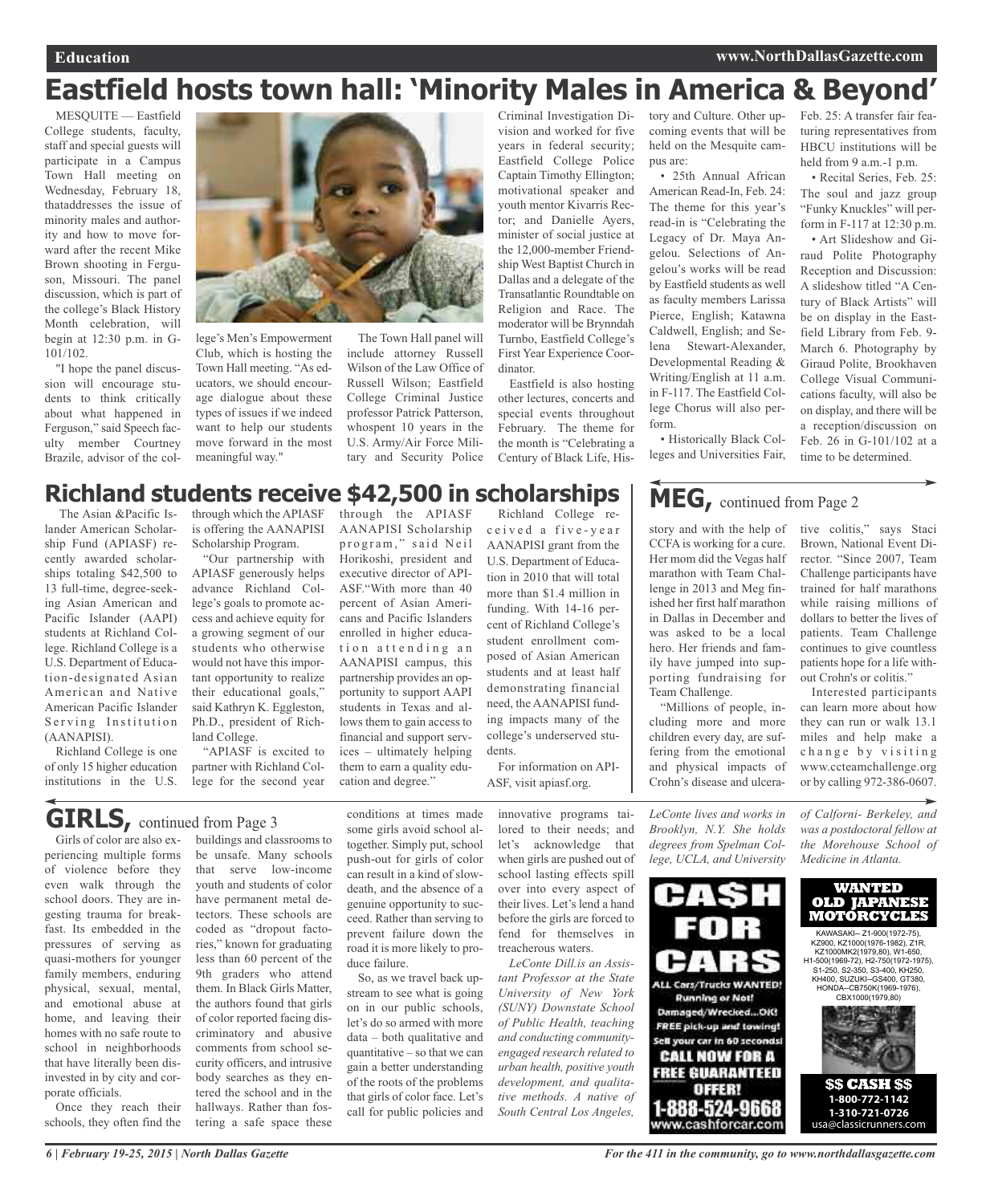# **'Hearts & Heels' to support American Heart Association's mission**

In North Texas, one organization supports the American Heart Association by inviting men and women from across the Dallas-Fort Worth metroplex to participate in the Hearts & Heels Brunch and Show on February 28, 2015 at Hilton Garden Inn – Dallas/Duncanville in Duncanville, Texas

A portion of the proceeds from Hearts & Heels will be



committed to the American You Unlimited CEO and Heart Association. Total Founder, Emily Blue, be-

clude:

bank account;

porting;

help all consumers conveniently make more informed decisions regarding their care. New Health4Me features for UnitedHealthcare plan participants in-

• enabling consumers to pay their medical bills with their credit card, debit card, health savings account or

• helping consumers manage and understand their claims, and monitor medical expenses for tax relieves it is extremely important to help eradicate heart disease. "Heart disease is still the number one cause of death in both men and women. It is important for us to continue to fund lifesaving treatments and educate individuals on how they can prevent heart disease. That is why we support the American Heart Association," says Blue.

Hearts & Heels is a

brunch and show designed to increase awareness about heart disease and will be hosted by DFW Television Personality Amanda Fitzpatrick. As an award-winning journalist and community advocate, Fitzpatrick will bring a fresh and exciting flow to the event.

This event starts with a meet-and-greet along with health screenings, a silent auction and shopping with

specialty vendors at 10 a.m. and a brunch and show at 11 a.m. Attendees are encouraged to wear red in support of National Heart Health Month.

For more information about tickets, becoming a sponsor, vendor or advertiser, interview opportunities or other news, contact Autumn Morris at 1-888- 628-3270 or visit www.heartsandheels2015eventbrite.com

# Health4Me is designed to **Health4Me app allows Dallas patients to use smartphone to pay medical bills**

UnitedHealthcare's mobile app Health4Me™ now offers several new features including a secure electronic bill-payment service that enables UnitedHealthcare plan participants to pay their medical bills and manage their health care claims and related expenses all from their smartphone.

The mobile bill-payment service is available to more than 13 million United-Healthcare plan participants nationwide; anyone can access a guest version of Health4Me to identify local



health care providers and comparison shop for health care based on quality and cost.

# **MALCOLM X,** continued from Page <sup>1</sup>

accident; it was the outcome of a conscious strategy, a calculated plan devised by a group of leaders determined not to let the legacy of Malcolm be the victim of "historical amnesia."

As the 25th anniversary of the assassination of Malcolm X approached in 1990, King was ascendant and celebrated, and justifiably so, as a seminal leader. But, Malcolm was not seen on par with Martin in the popular consciousness. His legacy languished on the margins of memory of a young generation of Africans in America, progressive youth/young people and much of Black America.

It was against this backdrop that a formation called the African American Progressive Action Network (AAPAN) resolved that 1990 should be declared "The Year of Malcolm X."

AAPAN created a National Malcolm X Commemoration Commission with James Turner as co-chairman, to coordinate the campaign.

The goal was not to denigrate Martin Luther King but to seize upon the 25th anniversary of the assassination of Malcolm to wage a campaign to elevate his profile beyond the true believers to a new generation of young activists and to remind folks of the unique contribution of Malcolm X to the liberation of Black people around the world.

Dr. Martin Luther King and Malcolm X are unquestionably the seminal leaders of the civil rights/human rights, Black Power, Nationalist/Pan-Africanist era that transformed the status of Africans in America. In a choice between Martin and Malcolm, it is clear that the power elite preferred Martin. Hence, Martin has been sanitized and elevated while Malcolm has largely been ignored, except in those periods when his devotees have refused to allow his contribution to be relegated to irrelevance.

Celebrating Malcolm X was not about diminishing Martin but enhancing the understanding of the life and legacy of Malcolm among the masses of Black folks. The campaign was highly successful. For years, the symbol X signified young people's identification with Malcolm. Indeed, in 2005, on the occasion of the 40th memorial of Malcolm's assassination, another massive commemoration was held at Abyssinian Baptist Church.

The current lack of major national recognition of the 50th memorial suggests the need for yet another campaign to prevent Malcolm's memory from being relegated to relative obscurity. It is not that programs are not being planned. As is the case every year, there will

• tracking their physical activity, including wirelessly connecting to a FitBit device; and

• streaming content from UHC.TV, an internet TV channel with health and wellness information.

UnitedHealthcare is the only national health plan to offer participants payment capabilities that are integrated with claims and benefits information. Such services will become increasingly important as consumers continue paying a larger percentage of their

be commemorations in New York and cities across the country. In fact, I'm told that young activists/leaders are conducting an "X Speaks" online. My concern is that the various commemorations are largely among the true believers and taken together they lack the public/visible scope and scale commensurate to the occasion of the 50th memorial of the assassination of Malcolm and the year of his 90th birthday. I simply believe that Malcolm deserves better.

*Ron Daniels is President of the Institute of the Black World 21st Century and Distinguished Lecturer at York College City University of New York. His articles and essays also appear o n t h e I B W we b si t e www. i bw2 1 . o rg a n d www.northstarnews.com. To send a message, arrange media interviews or speaking engagements, Daniels can be reached via email at info@ibw21.org.*

medical bills, according to a report from the American Medical Association.

"Health4Me is a valuable resource that helps me better understand my health benefits and improve my overall well-being," said Kristina Barbuto, a Health4Me user in Oak Ridge, Tenn. "The navigation is easy and streamlined, making it simple for me to learn more about my treatment options and costs."

The latest enhancements

build on the success of Health4Me, which is available to all consumers on iPhone® and Android® devices and has been downloaded more than 1 million times. The app enables anyone to locate nearby health care providers, and convenience care, urgent care and emergency care facilities, as well as review market average prices for more than 755 medical services across

See APP, Page 7

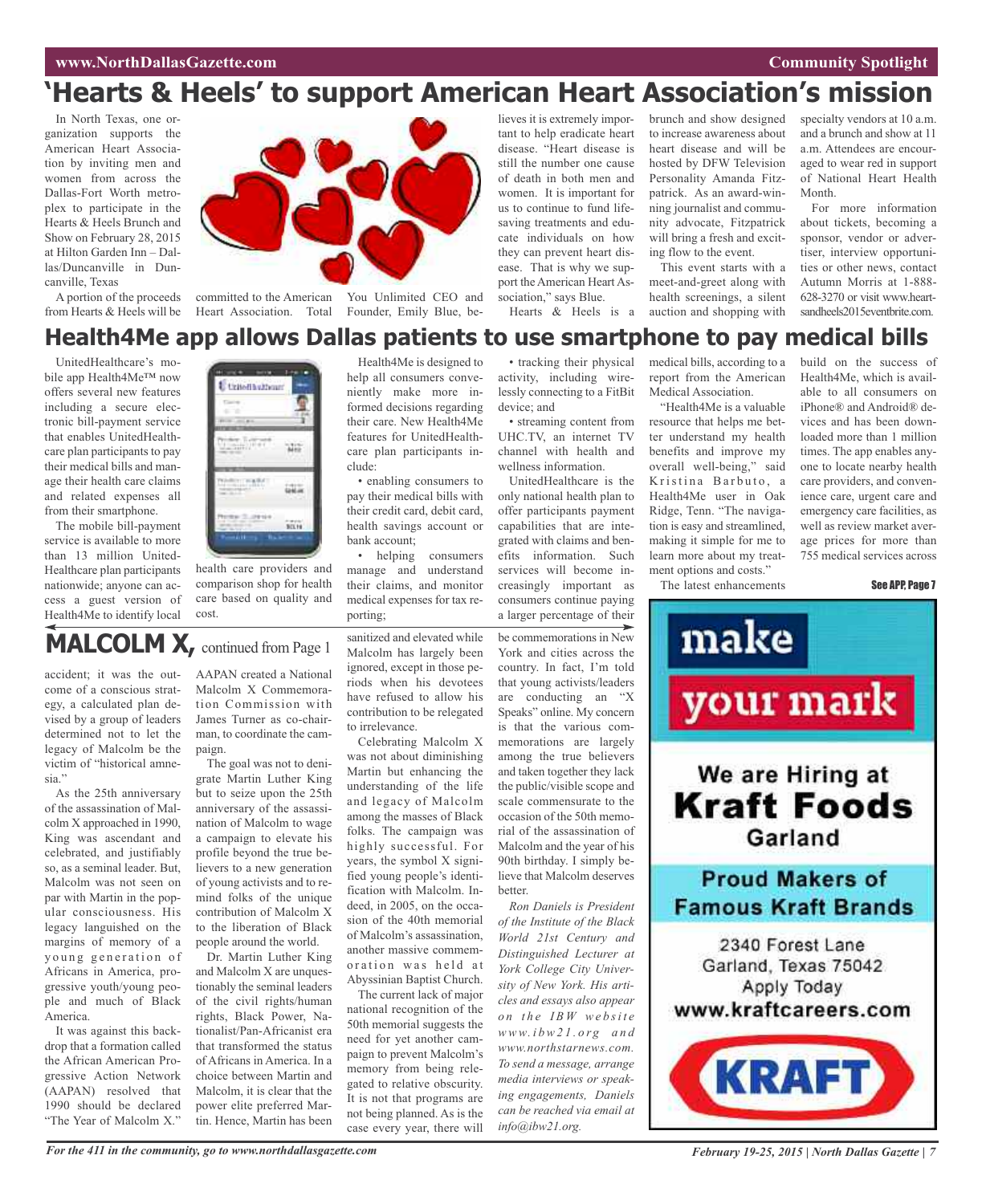## **Community Spotlight**



# **Cricket Wireless Celebrates Black History Month and salutes # C o m m u n i t y S t a r s**

stars."

family of employees and customers - who consistently reach back to help local communities move ahead," said Jermaine Spight, spokesperson, Cricket Wireless. "We look forward to encouraging an engaging social media dialogue which celebrates these often unsung community

Throughout the year and across the nation, Cricket partners with numerous community organizations - including local chapters of the Urban League, North and South Metro chapters of 100 Black Men of America (Atlanta), and A-MAN, Inc. (Los Angeles) to support college-bound youth. Additionally, through the Cricket Community Stars contest (launched in 2014), the brand recognized small business owners for their dedication to local communities. For more information or to join the #CommunityStars conversation, visit Cricket

ATLANTA - In celebration of Black History Month, Cricket Wireless encourages its employees, customers, fans and followers to engage on social media via Twitter to highlight the positive contributions of local community stars. Using #CommunityStars, these posts can highlight personal efforts or salute others for com munity support, volunteering efforts, mentoring outreach, and progress in the work set ting that inspires others.

The #CommunityStars conversation will be amplified during in-store events sched uled in select locations in Philadelphia, Chicago and Los Angeles. Featuring win ners of the Cricket Community Stars: Salute to Solopreneurs contest, these rap sessions are free and open to the public. Ad ditionally, Cricket will join Black History Month celebra tions in Atlanta, New York and Miramar, Florida.

"Cricket is proud to join the nation in recognizing African Americans – including our

# **APP**, continued from Page 7

500 episodes of care, providing a comprehensive view of what consumers should expect throughout their course of treatment. For UnitedHealthcare plan participants, the estimates are based on actual contracted rates with care providers and take into account an individual's real-time account balances, when applicable.

"Health4Me helps consumers conveniently and easily manage their health care finances, and make more informed choices, while at home or on the go," said Yasmine Winkler, UnitedHealthcare's chief marketing & product officer. "By enabling consumers to more easily monitor, manage and understand their health care expenses any time and any place, we are helping people take charge of their health and make more informed decisions regarding their care."

on Twitter. The payment feature, designed in collaboration with InstaMed, a health care payments network company, has previously been available online via UnitedHealthcare's plan participant portal, www.myuhc.com. The mobile and online service, known as myClaims Manager, enables people to manage their claims and pay medical bills electronically by entering their credit card, debit card or bank account information, adding

easier. Health4Me and myClaims Manager are available to UnitedHealthcare employer customers of all sizes and their employees. Payments can be made to anyone in UnitedHealthcare's entire network of physicians and other care providers, and providers can register to receive the payments electronically.

convenience for consumers while helping health care providers get paid faster and

8 | February 19-25, 2015 | North Dallas Gazette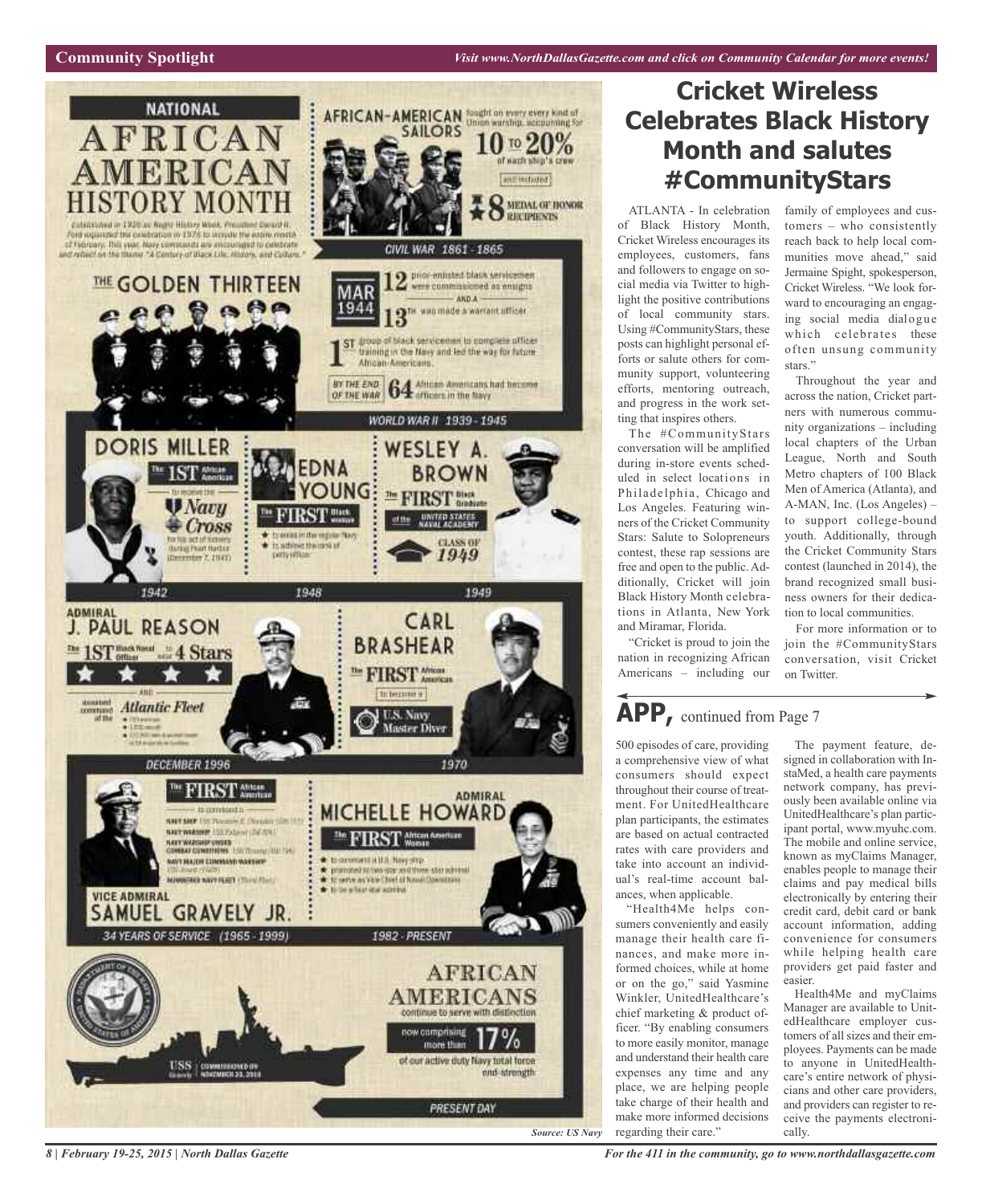# **NDG enjoys <sup>a</sup> night at Jubilee Theatre's In Real Life... Enjoy the incredible,**



*In Real Life opening night pre-show reception with the guest of honor, Mrs.Charlayne Woodard, writer of In Real Life; husband, Alan Michael Harris and NDG's V/P of Entertainment, Jessica Brewer.*



*Inspiring Q & A with Playwright, Charlayne Woodard and Actress Ebony Marshall-Oliver. After the show the two elegant ladies discuss their ups and downs on their path to success.*



*Playwright & Actress Mrs. Charlayne Woodard and V/P of Entertainment, Jessica Brewer get caught snapping a selfie! (All photos by Buddy Meyers)*

# **one and only Diana Ross**



DIANA ROSS has had a profound influence on American pop culture and is one of the last true superstars. She's an Academy Award-nominated actress for her unforgettable role as Billie Holiday in Lady Sings The Blues, a Tony and Golden Globe winner, a bestselling author, winner of 8 American Music Awards and a recipient of The Kennedy Center Honors.

Her beauty and fashion icon status have put her on the covers of hundreds of magazines. Ms. Ross has sold over 100 million

records and recorded 18 Number One hits across several decades. Her voice is unmistakable and unparalleled, and she's been the inspiration for countless artists throughout the world.

Her music became the sound of young America in the '60s soon after she signed with Motown Records in 1961 with The Supremes. There was a time when The Supremes rivaled The Beatles as the most popular act of their generation. When she embarked on her extraordi-

nary solo career in 1970, she took the world by storm yet again, creating one timeless classic after another, and she's still going strong today.

She sings the soundtrack of our lives; the music that evokes a million treasured memories. She's a true music legend and though many have attempted to copy her exquisite style—there's only one DIANA ROSS!

The show at Verizon in Grand Prarie is 8 p.m. on Feb. 26 the cost is \$49 -  $$200.$ 

# **Is InStyle's response to Kerry Washington's cover photo debate even plausible?**

By Chelsea Lenora White Special to the NNPA from **The Houston Forward Times** 

Kerry Washington will be on the cover of the March issue of InStyle. And while the issue hasn't hit newsstands yet, Washington's Instagram post of the cover photo has already garnered criticism from fans accusing the magazine of lightening the actress's skin, reports Us Weekly. One commenter wrote: "Glad you made the cover Kerry, but this



isn't right. I'm sorry. It's not. Don't let them do that to you," and another simply asked, "Why is she white in this picture?"

Rather than deny the accusations, InStyle responded swiftly with a statement and an explanation on its site:

"We are super fans of Kerry Washington here at InStyle. To feature her on the cover of our March spring fashion issue is both an honor and a delight. We have heard from those who have spoken out about our newsstand cover photograph, concerned that Kerry's skin tone was lightened. While we did not digitally lighten Kerry's skin tone,

See COVER, Page 16



*NDG Entertainment Ticket Giveaway!!! Visit www.northdallasgazette.com to win tickets to see In Real Life @ Jubilee Theater Center.* **Enter to Win!**

*Do you have an upcoming event? Contact NDG Entertainment at jbrewer@northdallasgazette.com*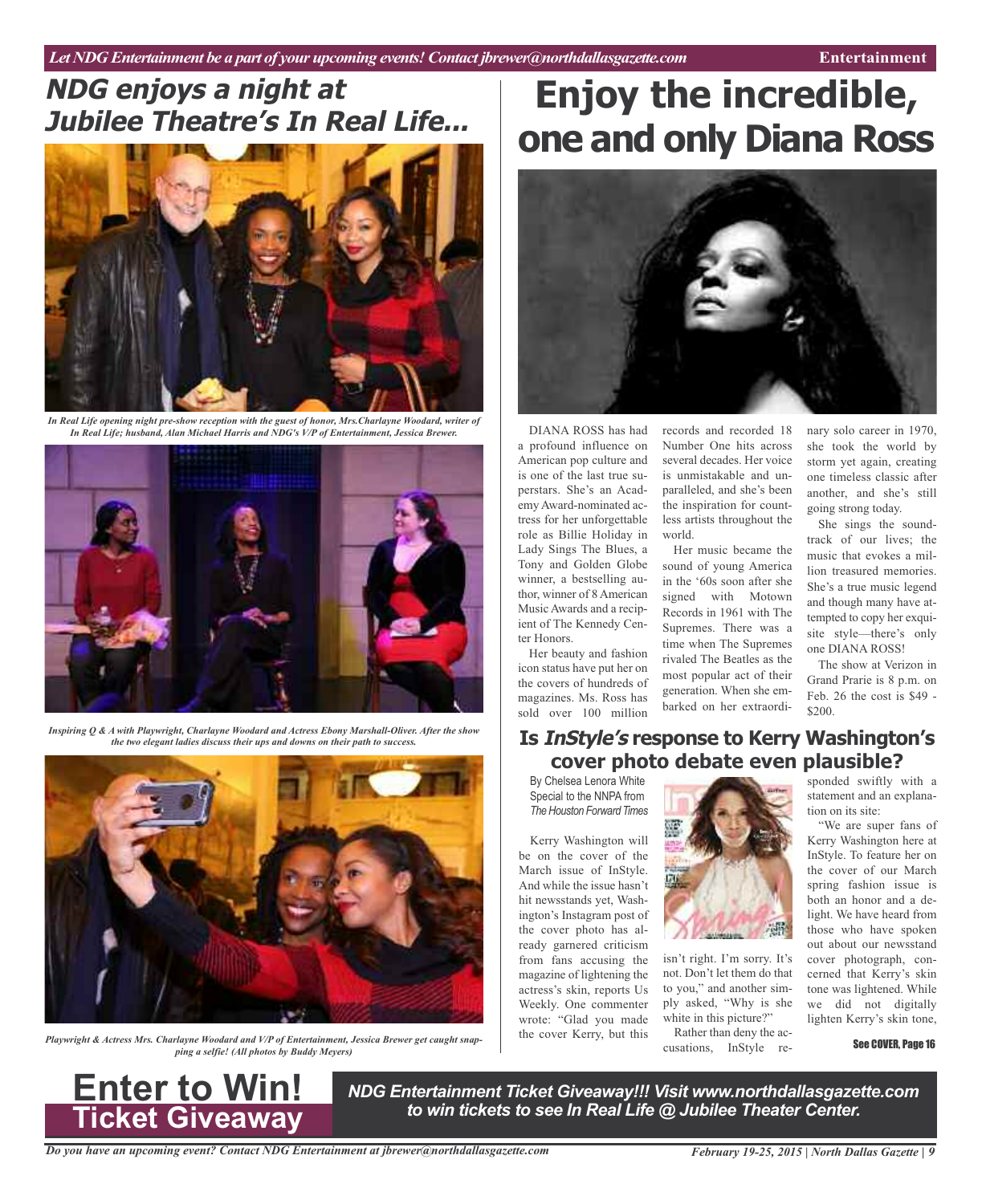# **Legendary Rebirth Brass Band coming to Dallas**

Simply put, The Rebirth Brass Band is an institution. Formed in 1983, the band has long since graduated from the streets of New Orleans to theaters and festivals all over the world.

Rebirth is committed to upholding the tradition of brass bands while at the same time incorporating modern music into their show.

Their signature brand of heavy funk has placed them among the world's top brass bands and they are the hands-down favorite among the younger generation.

In reference to the sometimes-stringent competition amongst brass bands, Offbeat magazine remarked, "…it's clear that Rebirth, which boasts 10 albums and has traveled the world, is the band to beat



# **Fans can vote to add Dallas to Monopoly Here Now**

PAWTUCKET, R.I.– (BUSINESS WIRE)– Roll the dice, pass GO, and get ready to take your Monopoly token on a trip around the world! In celebration of the Monopoly brand's 80th anniversary, Hasbro, Inc. has teamed up with social news and entertainment company BuzzFeed to ask fans to choose which great cities around the world will be featured as property spaces in new Monopoly Here & Now games launching this fall.

The Monopoly Here & Now property space vote, including a special "Wild Card Week" began last week at www.Votemonopoly.com. Through March 4, fans can pick from a list of global destinations that will be featured in the Monopoly Here & Now: World Edition game to be sold globally this fall, as well as top American cities for the Monopoly Here & Now: U.S. Edition game to be sold only in the U.S. From London to Los Angeles, Chicago to Cape Town, fans can rally behind their beloved hometowns, favorite vacation spots, or cities on their travel bucket lists by sharing the vote on Facebook and Twitter using the hashtag #VoteMONOP-



OLY.

From March 3 through March 9, all cities big and small will have the chance to compete for two spaces on the Monopoly Here & Now game boards during "Wild Card Week." Fans can "write-in" additional locations not included in the initial list of destinations and the cities with the most submissions during this week will be featured as the two brown property spaces in the World and U.S. editions of the game.

"We are thrilled to be teaming up with BuzzFeed as one of the leading social news and entertainment sites to bring our fans an exciting way to choose the cities that will be featured in the new Monopoly Here & Now game," said Jonathan Berkowitz, vice president of global marketing for gaming at Hasbro. "This innovative campaign demonstrates how we continue to keep the Monopoly brand relevant by empowering our fans to help create today's game."

The final list of cities that will be featured in the Monopoly Here & Now games will be announced on March 19, World Monopoly Day and the Monopoly brand's official birthday. The Monopoly Here & Now games will be available this fall and will feature iconic landmark tokens and new gameplay where players travel around the board to visit as many locations as possible, collecting passport stamps along the way. Players will collect cash from visitor fees when opponents land on their locations and the first player to fill their passport wins.

The Monopoly brand is the world's favorite family game brand and the game has been played by more than one billion people in 114 countries around the world. Whether fans play face-to-face, online or on their mobile or console devices, there is a Monopoly experience to fit every lifestyle. Learn more about the Monopoly brand atMonopoly.com, join the conversation at Facebook.com- /Monopoly, and vote in the Monopoly Here & Now campaign at VoteMonopoly.com.

# **Texas named as No. 7 'Most Puppy Loving State' – Should we demand a recount?**

Texas has been ranked the #7 most "Puppy Loving" U.S. state, according to the Milk-Bone Doggy Love Index. I work in an office of nearly 20 people and everyone except for maybe three have a dog. I think Texas should demand a recount! :)

To create the Valentine's Day ranking, Big Heart Pet Brands — the makers of Milk-Bone, Pup-Peroni, Canine Carry Outs and Milo's Kitchen brand dog treats — surveyed 3,000 dog parents to determine how regularly they engage in loving behaviors with their dogs (like doggy kisses and regular cuddle time).

Shown below are the Top 25 U.S. states that love their dogs the most: 1. California, 2. New York, 3. Washington, 4. Tennessee, 5. Florida, 6. Massachusetts, 7. Texas, 8. Missouri, 9. Ohio, 10. Arizona, 11. Pennsylvania, 12. Michigan, 13. New Hampshire, 14. Kentucky, 15. Montana, 16. Colorado, 17. Louisiana, 18. North Dakota, 19. Illinois, 20. Delaware, 21. Kansas, 22. Wisconsin, 23. Alabama, 24. Virginia, 25. Arkansas Milk-Bone also asked

state residents how they view dog parents as potential romantic partners, how dogs help enhance their daily lives, and how they plan to show love to their dog on Valentine's Day. Here's what they found:

• 73 percent of dog parents buy their dog a gift at least once a month

• The #1 most popular way to show love is by giving your dog a special treat

• 39 percent of unmarried women prefer their dog to a date on Valentine's Day

• 18 percent of single men say that having a dog helps them get more dates

• Both women (79 percent) and men (67 percent) find dog-loving people more attractive





*NDG Entertainment Ticket Giveaway!!! Visit www.northdallasgazette.com to win tickets to Skippyjon Jones @ Dallas Children's Theater.* **Enter to Win!**

*10 | February 19-25, 2015 | North Dallas Gazette*

*Do you have an upcoming event? Contact NDG Entertainment at jbrewer@northdallasgazette.com*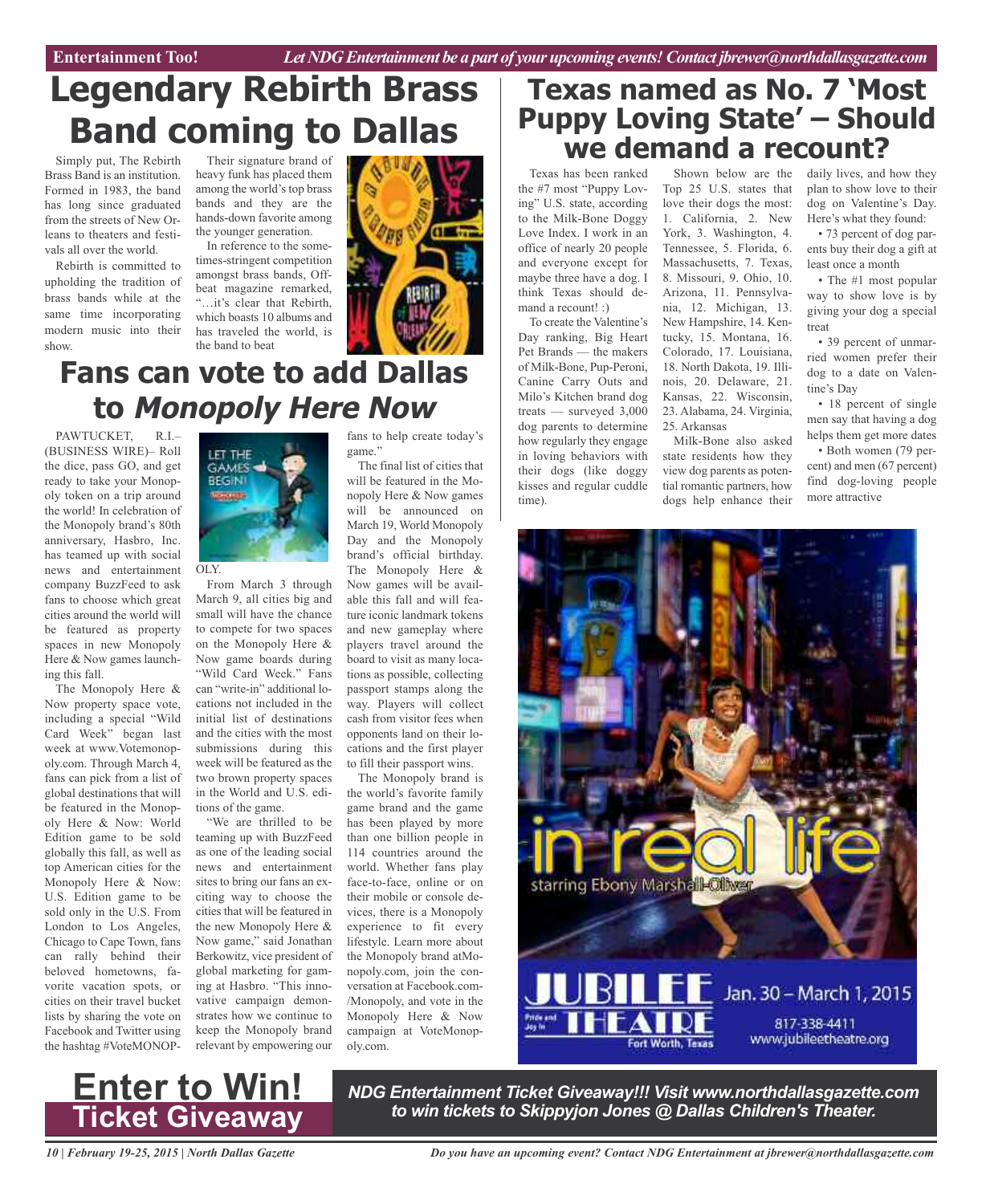# **Hi tech must give higher priority to diversity**

By Kim M. Keenan NNPA Guest Columnist

This revolution will definitely not be televised.

When Intel announced that it would spend \$300 million over the next five years to create a workforce that actually looks like America, the coverage of the announcement was scant.

Here, we have a real game changer, and the faint praise of Intel CEO Brian Krzanich's decision to establish a \$300 million dollar "Diversity in Tech" initiative – or Jesse Jackson's efforts at prodding the industry – is almost as bad as the conditions that created the need for the fund in the first place.

Almost.

By stepping up and leading tech companies out of the same old thinking about how to create a diverse workforce, Intel is opening the door for others in the tech world to ensure that the age of innovation looks like all of America.

Last month, Apple included two established minority-owned firms in its \$6.5 billion debt offering, which was the largest highgrade corporate bond sale this year – until Microsoft followed with a \$10.75 billion debt offering that included four minority-owned firms. This is the kind of action befitting the companies in the vanguard of changing the world we live in.

The business case is clear. People of color and women are among the highest consumers of all things tech. And there are too many of us to be ignored. The Census Bureau figures tell the story.

"The non-Hispanic white population is projected to peak in 2024, at 199.6 million, up from 197.8 million in 2012. Unlike other race or ethnic groups, however, its population is projected to slowly decrease, falling by nearly 20.6 million from 2024 to 2060," the Census Bureau reported.

"Meanwhile, the Hispanic population would more than double, from 53.3 million in 2012 to 128.8 million in 2060. Consequently, by the end of the period, nearly one in three U.S. residents would be Hispanic, up from about one in six today.

"The black population is expected to increase from 41.2 million to 61.8 million over the same period. Its share of the total population would rise slightly, from 13.1 percent in 2012 to 14.7 percent in 2060.

"The Asian population is projected to more than double, from 15.9 million in 2012 to 34.4 million in 2060, with its share of nation's total population climbing from 5.1 percent to 8.2 percent in the same period.

"Among the remaining race groups, American Indians and Alaska Natives would increase by more than half from now to 2060, from 3.9 million to 6.3 million, with their share of the total population edging up from 1.2 percent to 1.5 percent. The Native Hawaiian and Other Pacific Islander population is expected to nearly double, from

706,000 to 1.4 million. The number of people who identify themselves as being of two or more races is projected to more than triple, from 7.5 million to 26.7 million over the same period.

"The U.S. is projected to become a majority-minority nation for the first time in  $2043...$ "

In that world, a company that only sees white will find competitive challenges to keep up with a world that sees everything but white – green will be the driver of what companies look like, and not just in tech.

This is not a handout by any means. This is a hand up to a solid future for our communities of color. We are drivers of all aspects of this new economy. Our money powers micro chips, search engines, and every handheld device on the planet. Diversity as a core value is more about staying connected with your customers so that they do not discard you for the next new shiny thing than it is about giving something away.

Even more key is the Intel's decision to be the first Silicon Valley Firm to recognize Martin Luther King's Birthday as a holiday. The message is clear. This is not a Black holiday, but a holiday that reflects the American spirit. Service really is the rent we pay for our time here on earth. With all of the progress and all of these gadgets, we expect cutting edge companies to produce cutting edge answers. If we can locate your phone, your keys, and seats

to that sold-out game, it would never make sense that we have no idea where or even how to find qualified people of color? Somewhere, someone is feeling my déjà vu.

The actions taken by Intel, Apple, and Microsoft demonstrate that they recognize that good business requires action to get us on track. We cannot wait for a perfect pipeline of engineers before we diversify the tech industry.

We already have marketing reps, lawyers, engineers, and executives in all colors, so we can start right where we are now while working to expand the pipeline for the future. At stake is an America that can provide jobs for all, and not just for a chosen few.

The Intel, Apple, and Microsoft announcements are signs that we have the technology, we have the will, and we can create an innovation age with a workforce that truly looks like America. We should accept nothing less.

*Kim M. Keenan is the President and CEO of the* *Multicultural Media and Telecommunications Council (MMTC). Prior to taking the helm at MMTC, Keenan served as General Counsel and Secretary of the NAACP.*

**Market Place**



**No Matter How Small** 

Fax Information To: 972-509-9058 Call: 972-432-5219

(Leave Message)

Friail: inquiries1909@gmail.com



## **Same Day Move-In • GREAT Location!! (Dallas)**

STOP PAYING SO MANY FEES! Our rent is FULL SERVICE. We pay for utilities – electricity, heating, air conditioning, and janitorial services … it's all included! No "Plus-E" – No "CAM." NO PERSONAL OR BUSINESS FINANCIAL HISTORY REQUIRED! GREAT DEALS ON ONE-ROOM SUITES! --- STOP PAYING TOO MUCH RENT! (Just North of Downtown Dallas)

• Surveillance Camera • No Application or Application Fees • Five-Page lease - Short & Simple • Extremely Competitive Rates • Same-Day Move-In • Flexible Lease Terms • On-site Management, Maintenance, Leasing and Space Planning • Ample, Convenient Parking • No Credit Check • Beautiful Glass & architecturally unique Building! **Rent Starting at \$199 per month (9.99/sq.ft.)**

Office / Medical Space 1327 Empire Central (@ I-35 Stemmons Freeway) Dallas, TX 75247 (972) 432-5219

# **An overview of charitable deductions**

Many taxpayers cheat themselves out of valuable charitable deductions by underestimating the value of items given away or not hanging on to receipts. Here's a Liberty Tax checklist of tips for giving to charities and receiving the greatest tax benefit: Keep better records: The

charitable contribution will be disallowed for any monetary contributions unless the donor maintains a record of the contribution. This applies to any contribution of money, regardless of the amount. Be sure that you have bank records, cancelled checks or written acknowledgements for all

cash contributions that show the name of the charitable organization, the date and the amount of the contribution. For monetary donations or items over \$250 in a single donation, the IRS requires an additional written acknowledgement from

See CHARITY, Page 13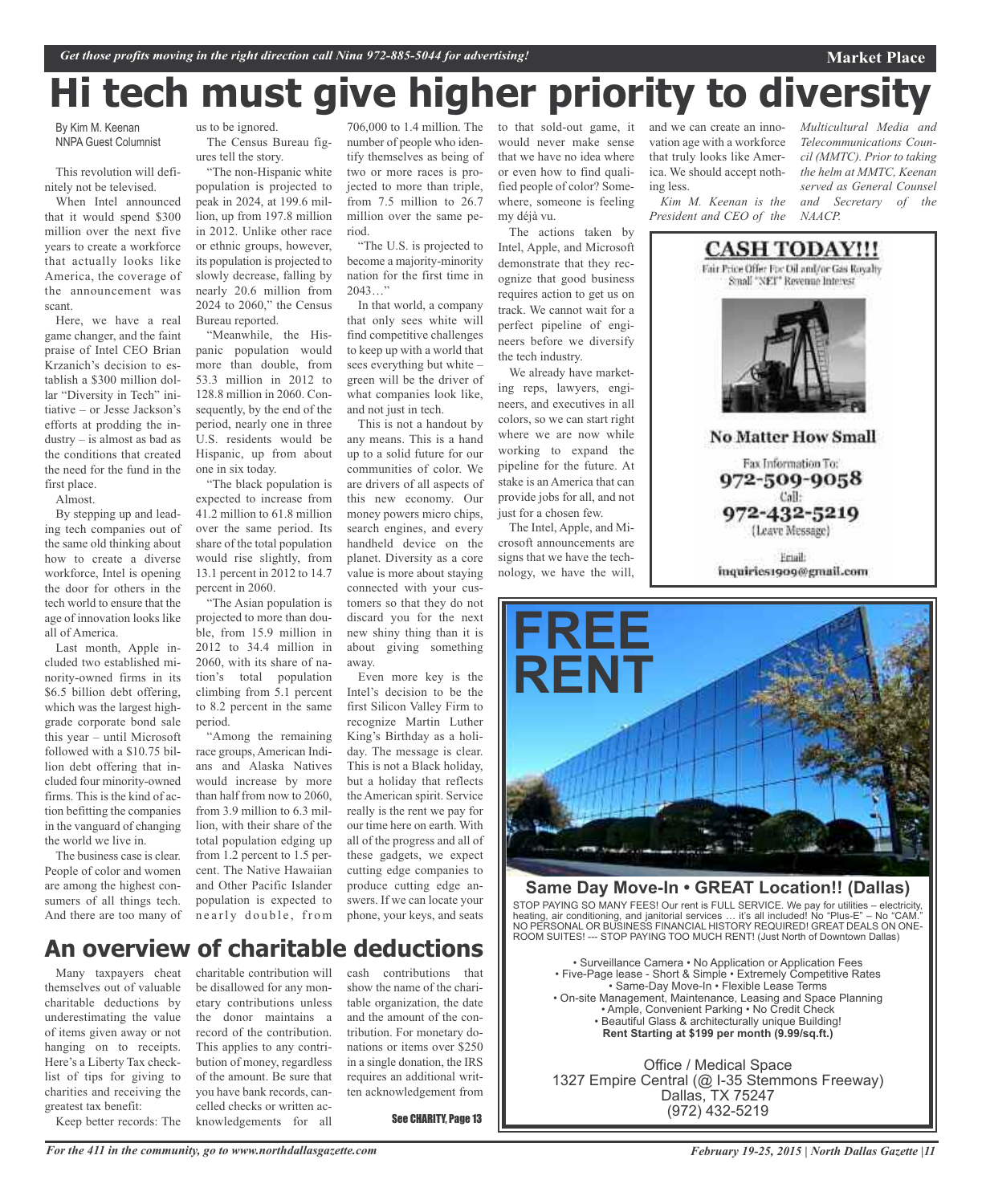**Hey Irving, Pick Us Up!**

**You can find a copy of the North Dallas Gazette at any one of these fine businesses and organizations. Be sure to pick up a copy every week to stay on top of the issues important to the Irving area in particular and the DFW African**

# **Lilly Ledbetter selected as keynote speaker at 50th SMU Women's Symposium**

Dallas (SMU) – The SMU Women's Symposium will celebrate its 50th anniversary, Wednesday, March 4, with an examination of women's progress through the last 50 years. Lilly Ledbetter, namesake of the Lilly Ledbetter Fair Pay Act of 2009 and an advocate for gender wage equality, will present at noon a keynote address about her 10-year battle for pay equality at Goodyear Tire and Rubber.

"Lilly Ledbetter represents women using their voices to create change," says Karen Click, director of SMU's Women and LBGT Center. "We've been inspired by that for 50 years and hope that we continue, as women, to examine our voices and use them."

The symposium is open to the public and will take place from 11 a.m. to 8 p.m. at SMU's Hughes-Trigg Student Center, 3140 Dyer St. Visit visit smu.edu/womsym

for registration.

More than 600 attendees are expected to attend SMU Women's Symposium, created in 1966 as part of the University's commemoration of its 50th anniversary. Now the longest running event of its kind, the student-led symposium has challenged, changed and broadened women's perspectives on campus and in the community.

Past speakers have included Hillary Clinton, Maya Angelo, Margaret Mead, Marlee Matlin, Patricia Ireland and Eleanor Clift.

"For me, Women's Symposium was a unique opportunity for women to come together to discuss issues in a supportive environment," says Meg Wuebbels Leal, a Phoenix attorney and government relations specialist who was involved with SMU Women's Symposium as a student in the late 1980s. "It serves as a great

See SMU, Page 13

**Greater Irving-Las Colinas Chamber of Commerce** 5201 N. O'Connor Blvd., Ste. 100

> **Iglesia Santa Marie de Guadolupe** 2601 S. MacArthur

**The Chateau on Wildbriar Lake** 1515 Hard Rock Rd

**Bombay Sizzlers** 397 East Las Colinas Blvd, Ste. 180

**Le Peep** 4835 N. O'Connor Blvd.

**Mattito's Tex Mex** 1001 MacArthur Park Drive

**Taqueria El Tacazo** 1150 W. Pioneer Drive

**Capistrano's Café & Catering** 4650 W. Airport Frwy

**Empress of China** 2648 N. Beltline Rd.

**The Spirit Grille** 4030 N. MacArthur Blvd #112

**El Rancho Restaurant** 1210 E. Irving Blvd

> **504 Salon** 3414 W. Rochelle

**Irving YMCA** 220 W. Irving Blvd

**Mitchell's Barbershop** 4020 N. Beltline Rd

> **Roy's Pawn Shop** 635 E. Irving Blvd

**Senter Park Recreation Center** 907 S. Senter Rd

**American community as a whole.**

**Austin Recreation Center** 825 E. Union Bower Rd.

**Houston Recreation Center**

**Cimarron Park**

**Recreation Center** 530 Davis Street

**Irving Hispanic**

801 W. Irving Blvd

**Evergreen Baptist Church** 3329 W. Country Club Drive

**Po' Boys Restaurant** 4070 N. Beltline Rd. Ste. 100

**Girl Friends Africa** 4070 N. Beltline Rd. Ste. 134

**VW Barbership** 4070 N. Beltline Rd. Ste. 143

**Northlake College** 2000 College Blvd Bldg. A

**Shady Grove CME Church** 3537 E. Gilbert Road **Emmanuel Baptist Missionary Church** 511 Gilbert Road **Ben Washington Baptist Church** 3901 Frisco Ave **Shepherd Church** 615 W. Davis **West Irving C.O.G.I.C.** 4011 Conflans Road **Bible Way Baptist Church** 4215 N. Greenview Dr. **Strictly Business** 4159 W. Northgate **Washateria** 3712 Cheyenne Street **New Life Ministries** 3706 Cheyenne Street **Elisha Mane Attractions** 3704 Cheyenne Street **Bear Creek Community Church** 2700 Finley Rd.

**Antioch Christian Church** 2041 West Walnut Hill

**Kasbah Grill** 2851 Esters Rd

**Fresh Food Store** 4020 W. Northgate Drive

> **Lee's Catfish** 1911 Esters Road

**Danal's Mexican Restaurant** 508 N. O'Connor Rd

**Fred's Pit Barbecue** 808 E. Irving Blvd

**Gary's Barbershop** 2117 Story Rd.

**African Village Restaurant** 3000 N. Beltline Rd

**New Look Barbershop** 3317 Finley Rd.

**Irving Arts Center** 3333 N. MacArthur #200

# CADNET/NORTH DALLAS GAZETTE **National and Local Classified Advertising Network**

To advertise call 972-509-9049 Email (ad for quote) opportunity@northdallasgazette.com

#### Autos Wanted TOP CASH FOR CARS, Any Car/Truck, Running or Not. Call for INSTANT offer: 1-800-454-6951 Health & Fitness VIAGRA 100mg, CIALIS 20mg. 40 tabs +10 FREE, \$99 includes VIAGRA 100MG and CIALIS 20mg! 50 Pills \$99.00 FREE Shipping! 100% guaranteed. CALL NOW! 1-866-312-6061 **Miscellaneous** DISH TV Starting at \$19.99/month (for 12 mos.) SAVE! Regular Price \$34.99 Ask About FREE SAME DAY Instaling at \$19.99/month (for 12 mos.) & High Speed Internet starting at \$14.95/month (where available.) SAVE! Ask About SAME DAY Installation! CALL Now! 1- 800-615-4064 CASH FOR CARS, Any Make or Model! Free Towing. Sell it TODAY. Get FAA approved maintenance training at campuses coast to coast. Job placement assistance. Financial Aid for qualifying students. Military friendly. Call AIM 866-453-6204 Make a Connection. Real People, Flirty Chat. Meet singles right now! Wanted to Buy CASH PAID- up to \$25/Box for unexpired, sealed DIABETIC TEST STRIPS. 1-DAYPAY-MENT.1-800-371-1136 Wants to purchase minerals and other oil and gas interests. Send de-*ADVERTISE to 10 Mil-*

FREE SHIPPING. 1- 888-836-0780 or Metro-Meds.net

lation! CALL Now! 877- 477-9659

DISH TV Retailer. Start-

Instant offer: 1-800-864- 5784

AIRLINE CAREERS.

Call LiveLinks. Try it FREE. Call NOW: 1- 888-909-9905 18+.

tails to P.O. Box 13557 Denver, Co. 80201

*lion Homes across the USA! Place your ad in over 140 community newspapers, with circulation totaling over 10 million homes. Contact Independent Free Papers of America IFPA at d a n i e l l e b u r n e t t ifpa@live.com or visit o u r w e b s i t e c a d n e tads.com for more information.*

Reader Advisory: the National Trade Association we belong to has purchased the following classifieds. Determining the value of their service or product is advised by this publication. In order to avoid misunderstandings, s vertisers do not offer employment but rather supply the readers with manuals, directories and other materials designed to help their clients establish mail order selling and other businesses at home. Under NO circumstance send any money in advance or give the client your checking, license ID, or credit card numbers. Also beware of ads that claim to guarantee loans regardless of credit and note that if a credit repair company does business o phone it is illegal to request any money before delivering its service. All funds are based in US dollars. 800 numbers may or may not reach Canada.



**Evergreen Missionary Baptist Church "The Green"** 3329 Country Club West **Irving Islamic Center**

W.

**Church**

**Center** 300 Pamela Drive

**Valley Ranch - Valley Ranch Masjid** 9940 Valley Ranch Pkwy 3033 Country Club Rd.

**Irving Salvation Army** 1140 E. Irving Blvd **Antioch Christian**

320 Decker Drive

2043 W. Walnut Hill Ln **Lee Park Recreation**

200 Jefferson Street

**Chamber of Commerce** 135 S. Jefferson

825 W. Irving Blvd

**Irving Public Library**

**Heritage Senior Center iRealy Office Building**

**Recreation Center** 201 Red River Trail **Georgia Farrow**

**Irving City Hall**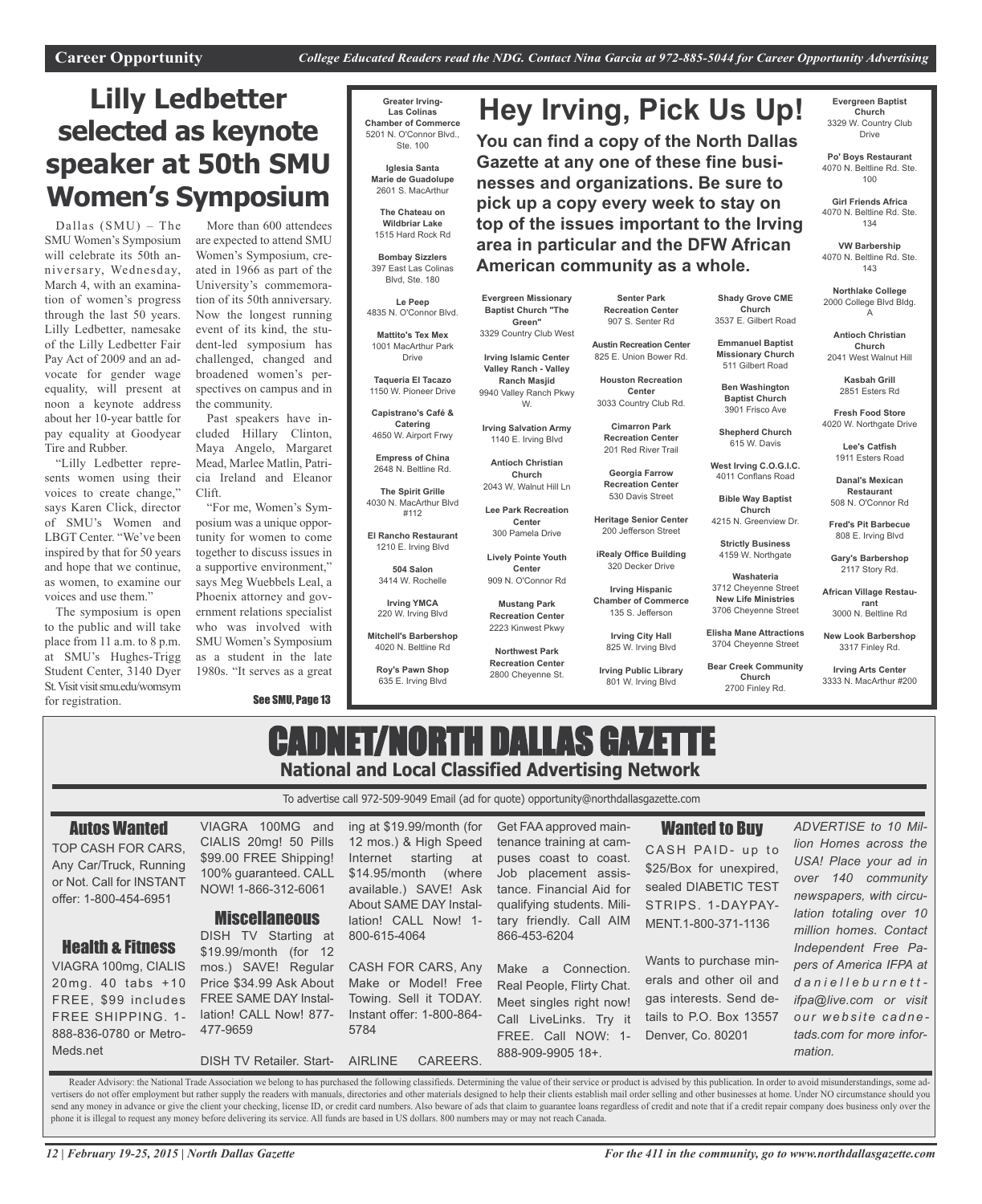## *On a quest for qualified candidates? Contact Nina Garcia at 972-885-5044* **Career Opportunity**

**GARLAND** 

# **SMU,** continued from Page <sup>12</sup>

example to young collegeaged women of how to network and support one another."

Designed to create equal standing for students and women from the community, assigned seating and head tables are absent from the keynote luncheon. Instead, women select seats by table topics. Winners of leadership awards at the dinner are introduced through heartfelt introductions created by students they mentor instead of traditional biographies.

The 2015 symposium will feature a community resource fair, book signing and community awards reception and dinner where Merriott Terry, executive director of IGNITE Texas, will receive the Ward Award for Excellence in Mentoring. The Profiles in Leadership Award will be presented to Roberta Berger, licensed professional counselor and psychologist; Ashley Elsey, founder and owner of Minerva Consulting; Pam Gerbber, executive director, Entrepreneurs

for North Texas; Liz Cedillo-Pereira, attorney and founding partner of Cedillo-Pereira and Associates; and Nellie Tafalla, community activist.

For more information and for the day. Registration deadline is Feb. 25, 2015.

*Lilly Ledbetter looks on as President Barack Obama signs The Lilly Ledbetter Fair Pay Act of 2009*

# **CHARITY,** continued from Page <sup>11</sup>

the organization. Taxpayers claiming over \$500 for all contributed property must complete and file Form 8283, Noncash Charitable Contributions.

Hold onto your pledge cards: Taxpayers who have had charitable contributions deducted from their paychecks are required to hold onto their pledge cards from the charity, pay stubs, and their Form W-2 or other employer information that states the total amount of donation. Be sure that you have bank records, cancelled checks or written acknowledgements for all cash contributions that show the name of the charitable organization, the date and the amount of the contribution.

Figure and declare the full value of donated item: When declaring the value of donated clothing or items for tax purposes, determine the fair market value. This can be the price the item might sell for at a garage sale or thrift store. IRS Publication 561 Determining the Value of Donated Property is a good source to use. For monetary donations or items over \$250 in a single donation, the IRS requires an additional written acknowledgement from the organization. Taxpayers claiming over \$500 for all contributed property must complete and file Form 8283, Noncash Charitable Contributions.

Be sure the charity is recognized as legitimate by the IRS: Check that your donations are made to a charity or non-profit organization that the IRS considers legitimate. Approved non-profits include those whose focus is religious, charitable, educational, literacy, preventing cruelty to children and animals, or serving military veterans. Even some Mexican and Israeli charities are eligible through treaties with those countries. You cannot deduct the value of your time, but if you're a volunteer, you can deduct your out-of-pocket expenses and volunteer mileage at 14

cents per mile. Taxpayers can generally deduct up to half of their adjusted gross income in one tax year: The IRS allows generous taxpayers to carryover deductions that exceed their charitable contribution amounts for up to five years.

Deduct your mileage or actual costs of transportation to and from charitable events:

Deductible for tax year 2014 is 14 cents per mile. Taxpayers need to keep records of their mileage on a calendar.

Hosting a foreign exchange student: Taxpayers who have written agreements to host students may be able to deduct \$50 a month for expenses.



Uniform maintenance is deductible: If uniforms are required for volunteer service, the costs of cleaning and maintaining them is tax deductible as a charitable contribution.

to register for all or part of the SMU Women's Symposium, visit smu.edu/womsym. Cost ranges from \$50 for luncheon only to \$110

To find a local Liberty Tax office, call 866-871- 1040 or visit www.libertytax.com. Liberty Tax does take appointments; however, they are not necessary.



THE CITY OF IRVING'S NEXT CIVIL SERVICE ENTRANCE EXAM. CALL (972) 721-2696 TO REGISTER. The City of Irving does not discriminate on the basis of

race, sex, religion, age, or disability in employment or the provision of services. www.cityofiriving.org



# **Ed Bell Construction Company**

*An Equal Opportunity Employer*

February 5, 2015

 Ed Bell Construction is a Dallas based heavy highway contractor doing<br>business in the North Texas market since 1963. With clients such as Ed Bell Construction is a Dallas based heavy highway contractor doing Richardson and Mansfield (plus many others), we have a strong backlog of work in the highway market locally.

- 
- 
- 
- Finishers (structures)<br>• CDL Drivers (CDL required, some will require tanker endorsement) of work in the highway market locally.<br>
We are currently hiring for the following positions:<br>
• Laborers (all divisions)<br>
• Carpenters (structures)<br>
• Finishers (structures)<br>
• CDL Drivers (CDL required, some will require
- Fuel Truck Driver<br>• Fuel Service Helper
- 
- **Heavy Equipment Mechanic · Barricade Servicer**
- 
- **· Dozer Operators** (earthwork)<br>• Trackhoe Operator (earthwork)
- Available: multiple openings

Rate: Negotiable

Must have own transportation

Years of Experience required will vary, from 6 months to 2 years (depending on position)

**Physical and Drug Screen Required Must have a Clear Background Must be at least 21 years old**

> **Must apply in PERSON, Monday – Friday from 8am to 11am @ 10605 Harry Hines Blvd.**

**Please visit our website: www.edbellconstruction.com/careers Or email your resume to: careers@edbellconstruction.com**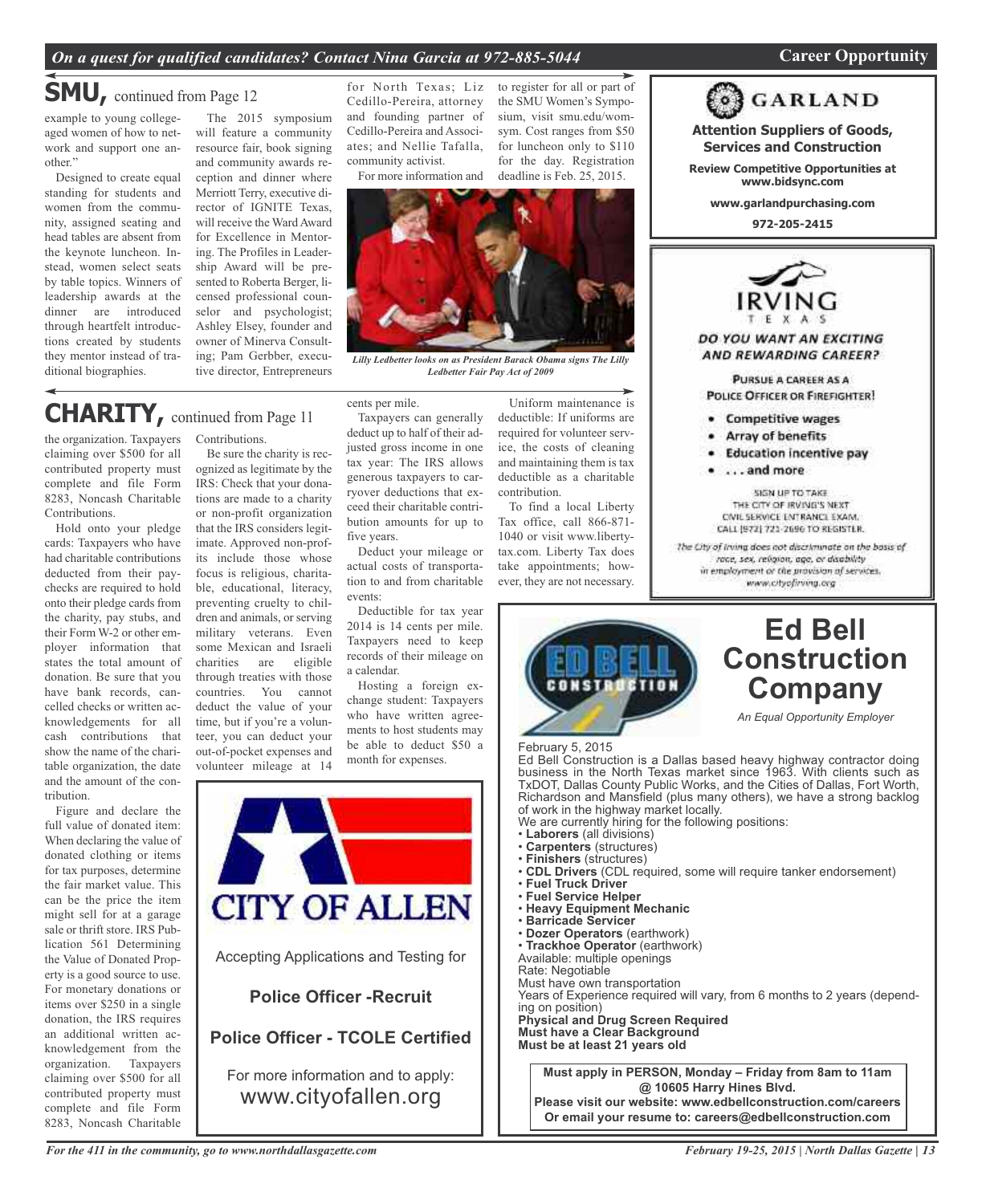#### **AVENUE F CHURCH OF CHRIST IN PLANO**

**Mondays – Fridays** Call 972-423-8833 for AF-FECT, Inc. or email: AFFEC-TxInc@aol.com for counseling services, resources and assistance for job readiness and training programs for individuals.

#### **February 22**

Join us this Sunday at 8 a.m. for our praise and worship services, God will bless you. And don't forget to come back for our Iglesia de Cristo Services (the Word of God in Spanish.)

#### **February 22**

Today is also the last Sunday in February, therefore, after our morning and evening services we have our FREE Blood Pressure Clinic for your health.

**February 25, 9:30 a.m.** You're invited to join us for Bible study as we worship and praise God for His blessings. Prepare to be encouraged by God's plan to grow.

Brother Ramon Hodridge, Minister of Education 1026 Avenue F Plano, TX 75074 972-423-8833 www.avefchurchofchrist.org  $\mathcal{L}=\mathcal{L}=\mathcal{L}=\mathcal{L}=\mathcal{L}=\mathcal{L}=\mathcal{L}=\mathcal{L}=\mathcal{L}=\mathcal{L}=\mathcal{L}=\mathcal{L}=\mathcal{L}=\mathcal{L}=\mathcal{L}=\mathcal{L}=\mathcal{L}=\mathcal{L}=\mathcal{L}=\mathcal{L}=\mathcal{L}=\mathcal{L}=\mathcal{L}=\mathcal{L}=\mathcal{L}=\mathcal{L}=\mathcal{L}=\mathcal{L}=\mathcal{L}=\mathcal{L}=\mathcal{L}=\mathcal{L}=\mathcal{L}=\mathcal{L}=\mathcal{L}=\mathcal{L}=\mathcal{$ 

#### **BETHEL BIBLE FELLOWSHIP CARROLLTON**

**February 22**

You're invited to our Sunday Morning "Prayer and Meditation" followed by Morning Worship Service at 10 a.m. See what God is doing through and with us; you will be blessed. We will also have some Black History facts to share with you.

## **February 25, 7 p.m.**

Join us in Wednesday's Prayer and Bible Study Class with Senior Pastor Dr. Woodson and/or Associate Pastor Brenda Patterson teaching on the subject of Spiritual Warfare. These are Hot Topics in Winter Months. We will learn what God says about critical issues and topics through the study of His word. Come and be blessed by God.

Dr. Terrance Woodson, Senior Pastor 1944 E. Hebron Parkway Carrollton, TX 75007 972-492-4300 www.bethelbiblefellowship.org  $\overline{\phantom{a}}$  , where  $\overline{\phantom{a}}$  , where  $\overline{\phantom{a}}$  , where  $\overline{\phantom{a}}$ 

#### **CHRIST COMMUNITY CHURCH IN RICHARDSON**

#### **February 22, 8:45 a.m. and 11 a.m.**

You're invited to our Morning Services as we worship, honor and praise God for His blessings. Our February Month Series is "Being Wired for Sex."

### **February 25**

Join us at 12 Noon with Rev. Viveca Potter teaching on the Word of God; come back at 6:45 for Corporate Prayer and stay for Senior Pastor Autry at 7:30 p.m. teaching the Word of God. Our youth will come for Food and Fellowship at 7 p.m. followed by Bible Study at 7:30 p.m. and Tutoring/Homework Assistance at 8 p.m.

Dr. Terrence Autry, Senior Pastor 701 Centennial 972-991-0200 Richardson, TX 75081 w w w.Ch rist c o m m u n ityrichardson.org  $\overline{\phantom{a}}$  , where  $\overline{\phantom{a}}$  , where  $\overline{\phantom{a}}$  , where  $\overline{\phantom{a}}$ 

## **FELLOWSHIP CHRISTIAN CENTER CHURCH IN ALLEN "The Ship"**

**Monday – Friday**

**9 a.m.-1 p.m.** TheShip3C's Prayer Lines for those that are in need are

972-649-0566 and 972-649- 0567 or they may be submitted via email to: prayerline@theship3c.org

## **February 22**

Join us this Sunday for our praise and worship services at 9:30 a.m. followed by Morning Services at 1550 Edelweiss Drive in Allen and bring someone with you; you will be blessed.

## **February 25**

You're invited to our Wednesday's 12 Noon-Day Live Prayer and Bible Study and/or our Wednesday Night Live Prayer and Bible Study at 7 p.m. to learn more about God's Word at the Joycie Turner Fellowship Hall, 200 W. Belmont Drive in Allen. Be encouraged by God's plan for your maturity and His glory; and most of all, be prepared to grow.

Dr. W. L. Stafford, Sr., Ed.D. Senior Pastor 1550 Edelweiss Drive In Allen for Sunday Morning Worship. Admin. Building Address Is 200 W. Belmont Drive Allen, TX 75013 972-359-9956 www.theship3c.org

#### **BIBLE WAY COMMUNITY BAPTIST CHURCH**

 $\overline{\phantom{a}}$  , where  $\overline{\phantom{a}}$  , where  $\overline{\phantom{a}}$  , where  $\overline{\phantom{a}}$ 

**February 22, 7:35 a.m.** Join us this Sunday for our praise and worship services and receive a blessing from God.

#### **February 25, 7 p.m.** You're invited to our Wednesday Bible Study to learn more about God's word and how it can lead and guide you.

Dr. Timothy Wilbert, Pastor 4215 North Greenview Drive Irving, TX 75062 972-257-3766 www.biblewayirving.org

#### **MT. OLIVE CHURCH OF PLANO (MOCOP)**

 $\overline{\phantom{a}}$  , where  $\overline{\phantom{a}}$  , where  $\overline{\phantom{a}}$  , where  $\overline{\phantom{a}}$ 

#### **February 22**

Join us in Sunday School at 8:30 a.m.; stay for our Sunday prayer at 9:30 a.m. and our Worship Service at 10 a.m.

#### **February 25, 7 p.m.**

You're invited to our Wednesday's Bible Study; you will learn what God has to say to us. Come to be encouraged by God's plan for your spiritual growth and His glory.

Pastor Sam Fenceroy Senior Pastor 300 Chisholm Place Plano, TX 75075 972-633-5511 www.mocop.org

## **NEW MOUNT ZION BAPTIST CHURCH**

## **February 22**

You're invited to join us for Early Morning Services at 7:30 a.m., followed by Sunday School at 9 a.m. and Morning Worship at 10:30 a.m.

## **February 25**

Join us for Wednesday's Bible Study and learn what God has to say to us.

Dr. Tommy L. Brown Senior Pastor 9550 Shepherd Road Dallas, Texas 75243 Phone: 214-341-6459 www.nmzb.org

> **SHILOH MBC IN PLANO**

 $\overline{\phantom{a}}$  , where  $\overline{\phantom{a}}$  , where  $\overline{\phantom{a}}$  ,  $\overline{\phantom{a}}$  ,  $\overline{\phantom{a}}$  ,  $\overline{\phantom{a}}$  ,  $\overline{\phantom{a}}$  ,  $\overline{\phantom{a}}$  ,  $\overline{\phantom{a}}$  ,  $\overline{\phantom{a}}$  ,  $\overline{\phantom{a}}$  ,  $\overline{\phantom{a}}$  ,  $\overline{\phantom{a}}$  ,  $\overline{\phantom{a}}$  ,  $\overline{\phantom{a}}$  ,

#### **February 22,, 8 a.m. and 11 a.m.**

Come and worship with us this Sunday. God will greet us and bless us with words of wisdom as He leads and guide us in all truth and righteousness.

**February 25, 7 p.m.** You're invited to our Wednesday's Bible Study to learn more about God's Word. Come and be encouraged by God's plan for your maturity and growth; and, it's all for His glory.

Dr. Isaiah Joshua, Jr. Senior Pastor 920 E. 14th Street Plano, TX 75074 972-423-6695 www.smbcplano.org

#### **THE INSPIRING BODY OF CHRIST CHURCH**

 $\overline{\phantom{a}}$  , where  $\overline{\phantom{a}}$  , where  $\overline{\phantom{a}}$  , where  $\overline{\phantom{a}}$ 

**February 22, 7:30 and 11:30 a.m.** You're invited this Sunday to our praise and worship service as we honor and magnify God's Holy name; and receive a blessing from Him.

February 23, 7 p.m. Join us in Monday School as we learn what God has to say to us.

**February 27, 7 p.m.** All men are invited to join us for Men's Fellowship night. What is God saying to us?

Pastor Rickie Rush 7701 S Westmoreland Road Dallas, TX 75237 972-372-4262 www.Ibocchurch.org

 $\overline{\phantom{a}}$  , where  $\overline{\phantom{a}}$  , where  $\overline{\phantom{a}}$  , where  $\overline{\phantom{a}}$ 

## **PROFESSIONAL ACHIEVERS COMMUNITY EXCELLENT (PACE)**

**February 22, 3 p.m.** PACE presents its 2015 African American Read-In at the Josey Ranch Lake Branch of the Carrollton Public Library. The guest speaker will be Carrollton-Farmers Branch Independent School District educator Mrs. Michelle Bailey.

### There will be readings and recitals from PACE members and local youth. Also, on the program will be local performer Jennifer White Miller who will present a Harriet Tubman monologue and song performance.

FREE new and slightly used books will be given away to children in the audience. Books have been provided by PACE members, members of the public and a generous donation from Friends of the Library. Light refreshments will be served. Contact Tracey Richardson, Historian, for book donations or information at pacemaster@pacedfw.org. or call 469-585-6844.



## **Church Happenings www.NorthDallasGazette.com**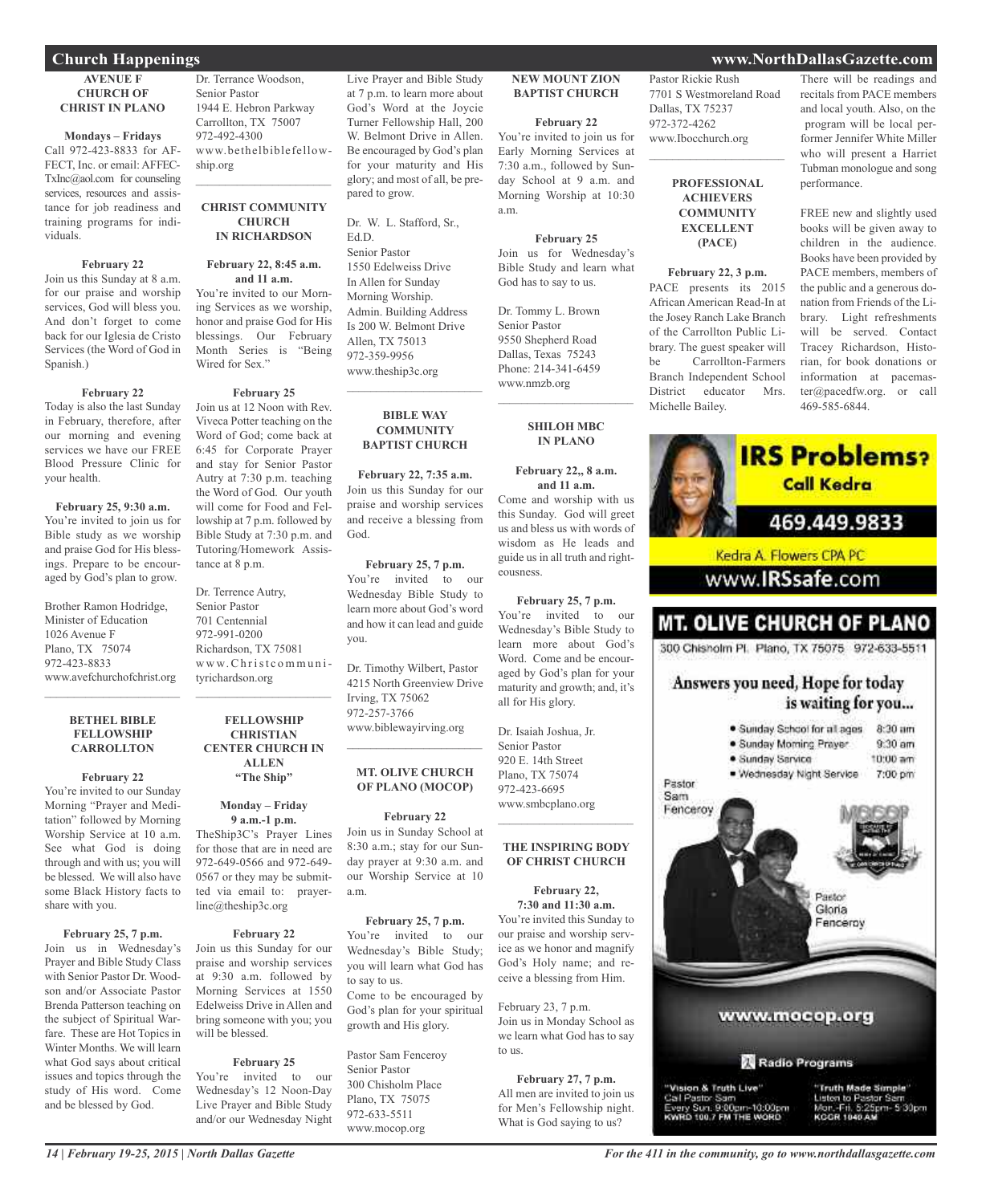# **More Black History achievements**

*2015.*

DBFelowskip Christian<br>BGConter Church

200 W. Bernont Dove - Aller, TX 75013 A Kingdom Building Church

day Night Live

036. Bahim Ditsi<br>Alm DX 75013

7:05 p.m.

www.thesnip3c.org



*Send email to: businessoffice@ northdallasgazette.com to sign up for Sister Tarpley's weekly electronic newsletter.*

The 2015 theme is: "A Century of Black Life, History, and Culture." This week I will highlight Dr. Henry T. Sampson, the Black man who invented the Gamma-Electric Cell that brought us the cell phone that the world can't seem to do without it.

Everyday I am amazed, as I am sure Mr. Sampson is, of the improvements of the cell phone and its many uses.

When I traveled to Hong Kong, China, it seems that everybody there had a cell phone; and all that you have to do is look around you and you will see the majority of people, adults and children of every kind with their own cell phone.

I love to tell my version of how Mr. Sampson came up with the idea of the cell phone. One day he was trying to get in touch with his wife, who had left home to go shopping, to no avail.

After several hours, he thought to himself, I can do better than this! And, he in-

vented the Gamma-Electric Cell and the "cell phone" was born. From that point on he talked to his wife when ever he had a need to communicate with her.

Forth-four years ago, on July 6, 1971, Henry T. Sampson invented the "gamma-electric cell", which pertains to Nuclear Reactor use.

According to Dr. Sampson, the Gamma Electric Cell, patented July 6, 1971, Patent No. 3,591,860 produces stable high-voltage output and current to detect radiation in the ground.

Born in Jackson, Mississippi, he received a Bachelor of Science degree from Purdue University in 1956. He went on to the University of California, Los Angeles where he graduated with a MS degree in engineering in 1961; University of Illinois Urbana-Champaign, a MS in Nuclear Engineering in 1965, and a PHD in 1967.

Mobile Communications took a big step forward in 1983 with the invention of the Cellular System regulating the portable telephones, which use radio waves to transmit and receive audio signals.

Before this time, mobile telephone service in the United States, consisting

mainly of car phones, was extremely limited because metropolitan areas had only one antenna for these purposes.

In addition, the Federal Communications Commission (FCC) assigned only 12 to 24 frequencies to each area, which meant that only that many calls could occur at a time.

These limitations often meant a wait of up to 30 minutes for a dial tone and a five to ten year waiting list just to acquire the service. With the invention of cellular phone service in 1983, personal communications no longer depended on wires.

In the 1990s it would become possible to connect to the Internet from virtually anywhere in the world using a portable computer and a cellular modem with satellite service. Technologies that developed from different fields, such as personal communications, computation, and space exploration often worked together to serve the constantly evolving human needs of the information age.

Henry T. Sampson worked as a research Chemical Engineer at the US Naval Weapons Center, China Lake, California. 1956-61. Henry T. Sampson then moved on to the Aerospace Corp, El Segundo, CA.

His titles include: Project Engineer, 1967-81, director of Planning and Operations Directorate of Space Test Program, 1981-, and Co-inventor of gamma-electric cell.

He holds patents related to solid rocket motors and conversion of nuclear energy into electricity.

He also pioneered a study of internal ballistics of solid rocket motors using highspeed photography. He was also a producer of documentary films on early

Black filmmakers and films, was a member of the board of directors of Los Angeles Southwest College Foundation, and a technical consultant to Historical Black Colleges and Universities Program.

Sampson's Awards and Honors: Fellow of US Navy, 1962-1964. Atomic Energy Commission, 1964- 1967. The Black Image Award from Aerospace Corp, 1982. Blacks in Engineering, Applied Science; and Education Award and Los Angeles Council of Black Professional Engineers, 1983.



SMBC: A church Focused on Excellence while Teaching<br>the Word, Preaching the Gospel, Reaching the World

Worship Times: 8 and 11 a.m. Sunday School: 9:45 a.m. Mid-week: Wednesday at 7:00 p.m. Youth Church: Every 3rd, 4th, and 5th Sunday at 10:45 a.m. AWANA: Wednesday at 6:30 p.m. Contact Information: 972-423-6695 www.smbcplano.org